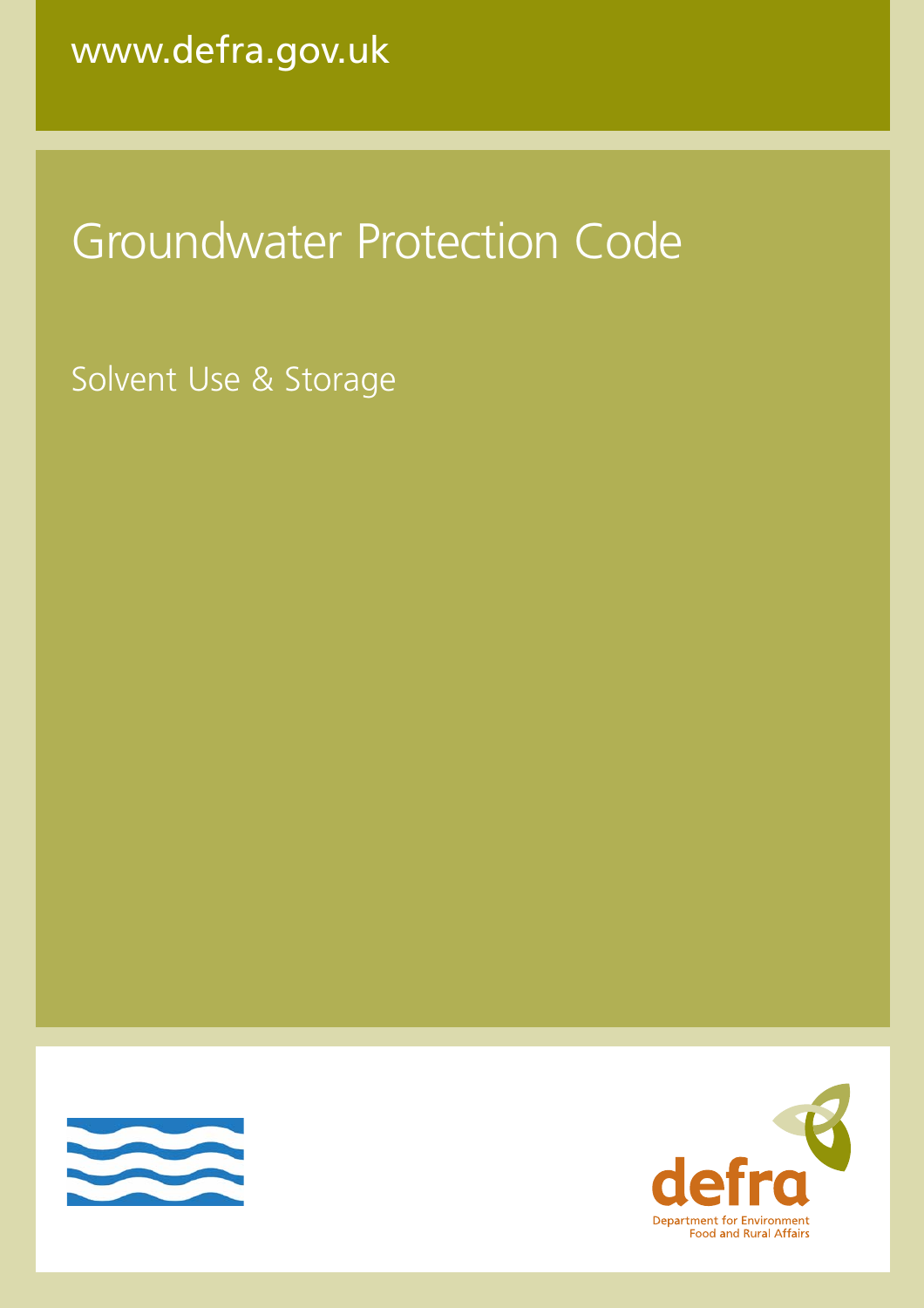Department for Environment, Food and Rural Affairs Nobel House 17 Smith Square London SW1P 3JR Telephone 020 7238 6000 Website: www.defra.gov.uk

© Crown copyright 2004

Copyright in the typographical arrangement and design rests with the Crown.

This publication (excluding the logo) may be reproduced free of charge in any format or medium provided that it is reproduced accurately and not used in a misleading context. The material must be acknowledged as Crown copyright with the title and source of the publication specified.

Further copies of this publication are available from:

Defra Publications Admail 6000 London SW1A 2XX Tel: 08459 556000 Email: defra@iforcegroup.com

This document is also available on the Defra website (at www.defra.gov.uk/rural/horses).

Published by the Department for Environment, Food and Rural Affairs. Printed in the UK, March 2004, on recycled material containing 80% post-consumer waste and 20% totally chlorine free virgin pulp.

PB 9849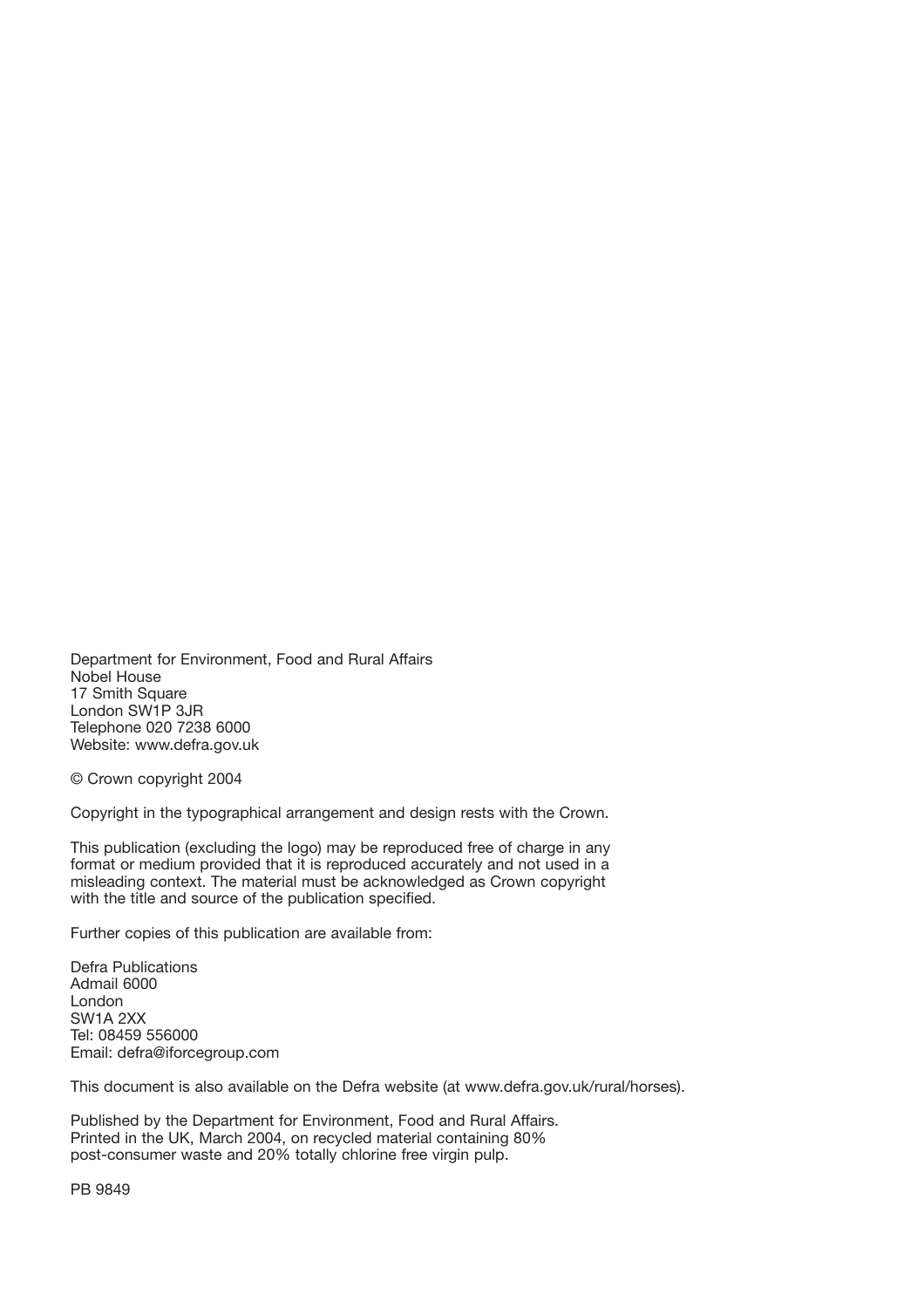## Groundwater Protection Code:

## Solvent Use & Storage

| <b>Chapter 1. About this code</b>                                                                                                                                                                                                                                                                                                                                                                      | 1                                                                          |
|--------------------------------------------------------------------------------------------------------------------------------------------------------------------------------------------------------------------------------------------------------------------------------------------------------------------------------------------------------------------------------------------------------|----------------------------------------------------------------------------|
| Why a code?<br>What sort of code?<br>Who is the code aimed at?<br>Legal requirement to protect groundwater                                                                                                                                                                                                                                                                                             | 1<br>$\mathbbm{1}$<br>$\overline{2}$<br>$\overline{2}$                     |
| <b>Chapter 2. Using the code</b>                                                                                                                                                                                                                                                                                                                                                                       | 3                                                                          |
| Using the code appropriately for a specific activity or site<br>Why solvents pose a risk to groundwater<br>How solvents reach groundwater<br>Assessing your site and activities for pollution risks<br>Demonstrating that this code has been followed                                                                                                                                                  | $\begin{array}{c} 3 \\ 3 \end{array}$<br>$\overline{4}$<br>6               |
| <b>Chapter 3. Your site</b>                                                                                                                                                                                                                                                                                                                                                                            | 7                                                                          |
| General site layout<br>Layout of delivery/removal areas and transportation routes<br>Layout of storage areas<br>Layout of activity areas<br>Infrastructure – choice and positioning<br>Pipework<br>Secondary containment and bunding<br>Drainage<br>The use of signs and notices on the site<br>Maintenance of the site and infrastructure<br>Changing or closing your site<br>Site and drainage plans | 7<br>$\overline{7}$<br>8<br>8<br>8<br>9<br>9<br>10<br>11<br>11<br>12<br>13 |
| <b>Chapter 4. Activities at your site</b>                                                                                                                                                                                                                                                                                                                                                              | 14                                                                         |
| Management and use of solvents<br>Purchasing<br>Delivery and on-site transportation<br>Storage<br>Solvent auditing<br>Housekeeping<br>Disposal<br>Training                                                                                                                                                                                                                                             | 14<br>14<br>15<br>15<br>16<br>17<br>17<br>18                               |
| <b>Chapter 5. Emergencies</b>                                                                                                                                                                                                                                                                                                                                                                          | 19                                                                         |
| Pollution incident response plans                                                                                                                                                                                                                                                                                                                                                                      | 19                                                                         |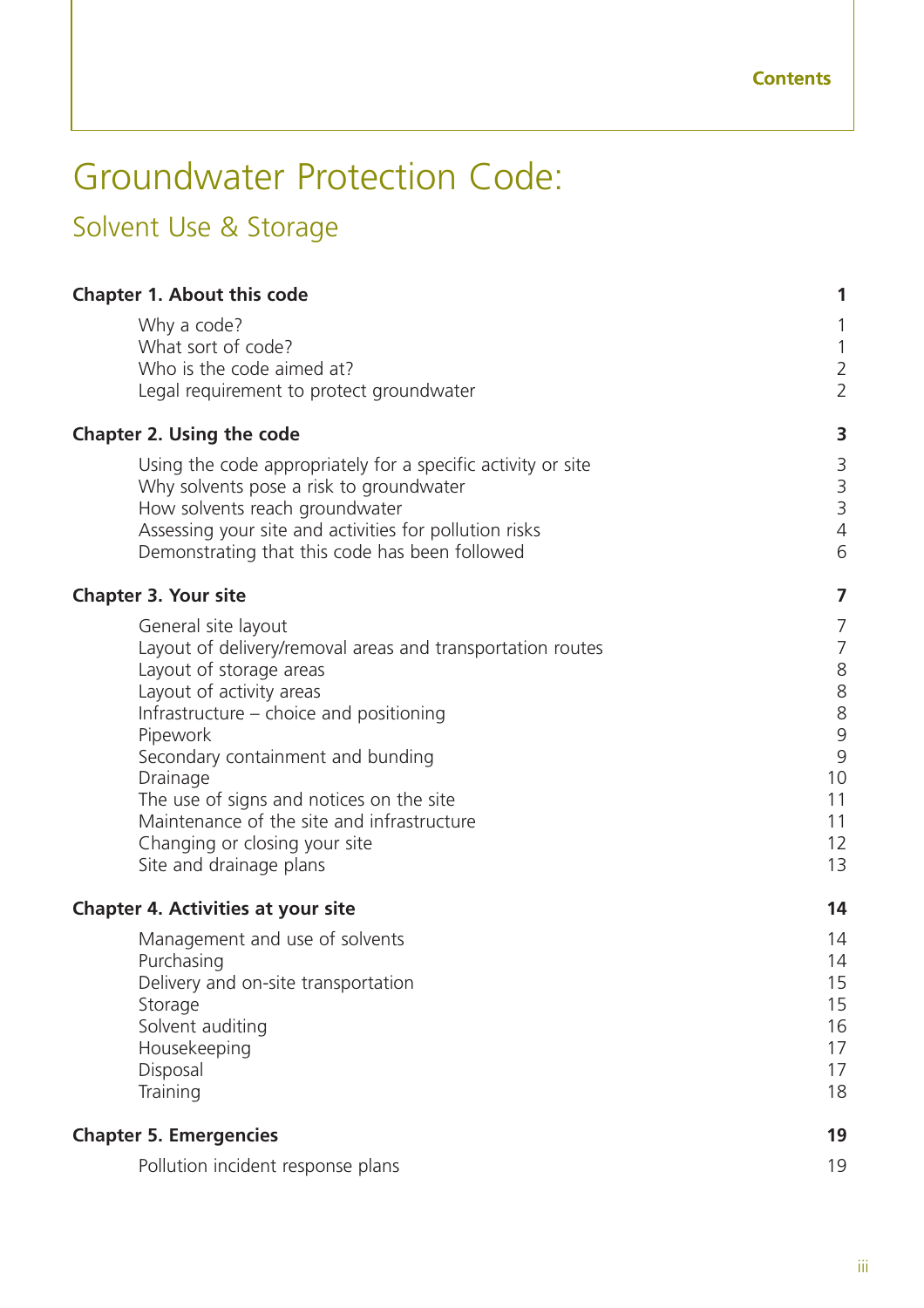| <b>Chapter 6. Sources of advice</b>                                         | 21       |
|-----------------------------------------------------------------------------|----------|
| Environment Agency and Health and Safety Executive contacts<br>Key guidance | 21<br>22 |
| Annex A: Solvent utilisation in industry                                    | 23       |
| Annex B: Regulatory Framework / Legislation and Policy                      | 24       |
| The Groundwater Regulations 1998<br>Other Environmental Legislation         | 24<br>25 |
| <b>Annex C: Glossary</b>                                                    | 28       |

**Contents**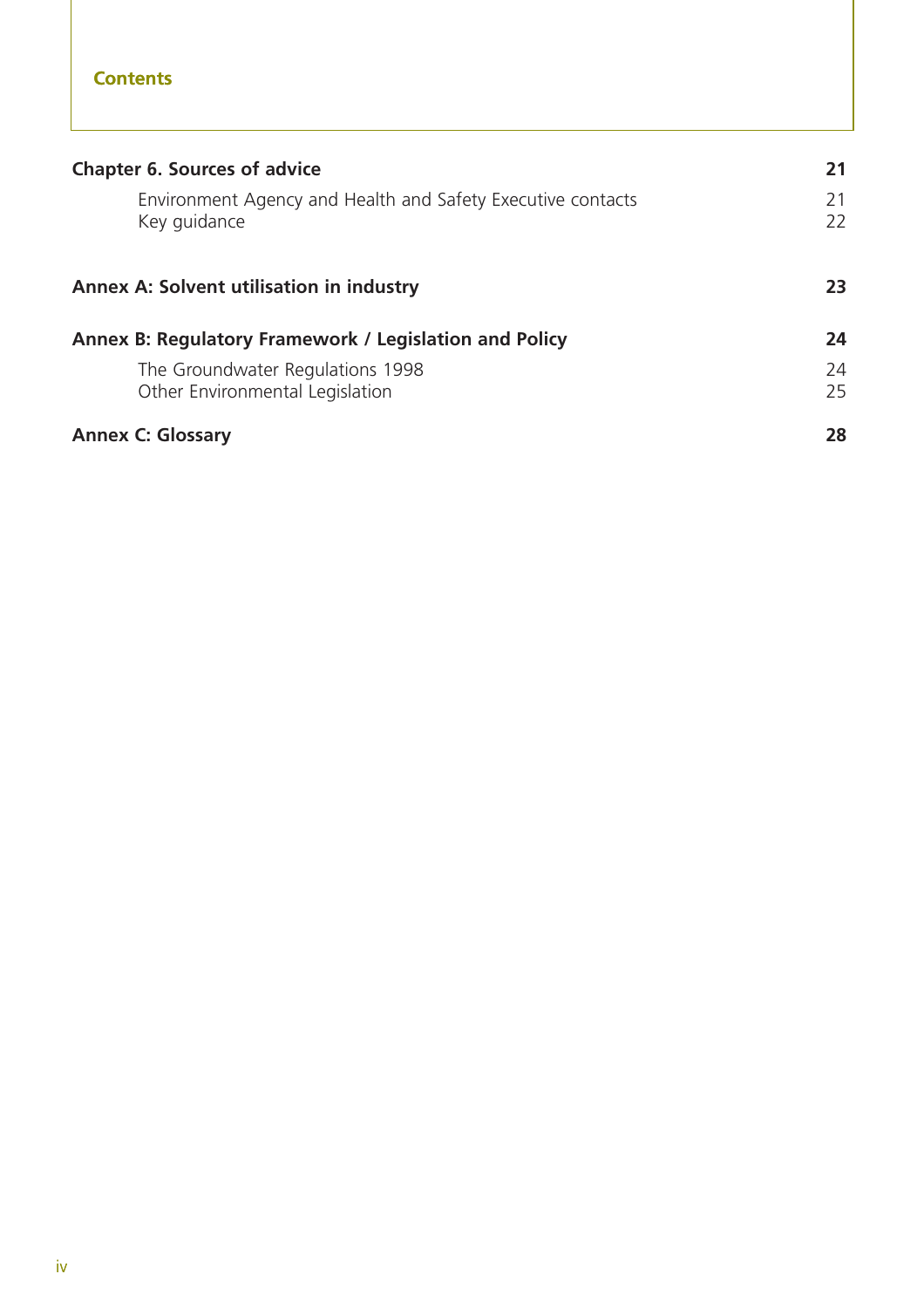## About this code

This chapter explains:

- what the code is, and why it is important to follow it
- who the code is aimed at
- the legal framework relevant to groundwater and the code

#### **Why a code?**

- 1.1 Inappropriate use and disposal of even small quantities of organic, and particularly chlorinated, solvents can seriously pollute groundwater rendering it unusable for supply purposes and toxic to aquatic life. Groundwater is an important source of clean water which, once contaminated, is very difficult and expensive to make good, and for this reason there are UK and EC laws to protect it.
- 1.2 Any business using solvents falling under List I or List II of the Groundwater Regulations 1998 must comply with the Regulations. This code provides guidance which will help you to do so. Failure to comply with the Regulations could result in contamination of valuable groundwater and as a consequence may result in serious penalties, costs and liabilities.

#### **What sort of code?**

- 1.3 Because of the wide range of businesses and activities in which solvents are used, it is not practical for the code to be a prescriptive list of procedures to be followed in all cases. However, in order to be helpful to smaller businesses, self-contained sections (covering activities such as handling, storage and disposal of solvents) set out fairly detailed lists of actions which may need to be considered when deciding how best to avoid groundwater pollution. These lists, which are based on current good practice principles and techniques, are for guidance only – it is up to the user to follow the guidance, or take other measures, to ensure that the Groundwater Regulations are complied with in a specific case.
- 1.4 The Environment Agency has powers under the Groundwater Regulations to serve a notice on anyone carrying out an activity which could put groundwater at risk from listed substances. When deciding whether to serve such a notice, the Agency will consider whether the relevant guidance in the code has been, or is likely to be, followed or whether other measures have been taken which would meet the requirements of the Regulations.
- 1.5 The code is not intended to address matters relating to health and safety or non-groundwater environmental issues since these are the subject of other regimes, codes and guidance. Any cross-cutting matters are addressed in the code from the perspective of groundwater protection and it is important that other relevant codes and guidance continue to be observed.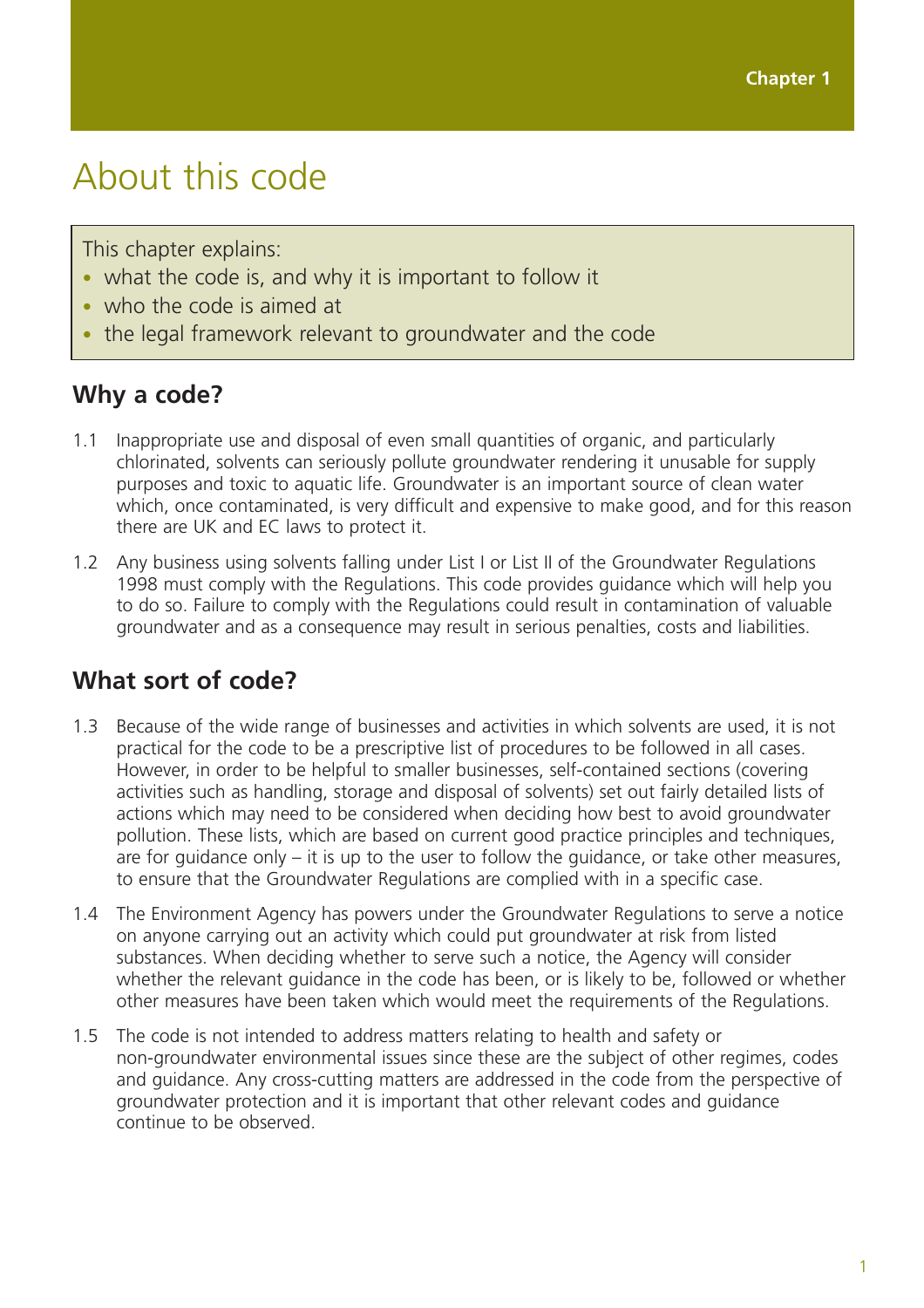#### **Who is the code aimed at?**

- 1.6 The code will be relevant at all sites in England and Wales where solvents are produced, stored, used, handled or processed, no matter how large or small scale the operation or the type of business activity. These are referred to as 'solvent sites' in the text.
- 1.7 For the purpose of this code, the term "solvent" covers a range of substances specifically designed to act upon other substances as a dissolver, disperser, de-greaser, viscosity adjuster, surface tension adjuster, preserver or plasticiser. Solvent types and uses are listed at Annex A.
- 1.8 The advice is specifically aimed at the following:
	- the owners of solvent sites
	- operators at solvent sites
	- persons involved in the delivery or loading at solvent sites
	- persons involved in designing and constructing solvent sites
	- persons involved in decommissioning solvent sites
- 1.9 It will be particularly relevant to those businesses which are not subject to integrated pollution control regimes under the Pollution Prevention and Control Regulations. However, the code will still be relevant at Part A sites since the permit for operation of such installations or mobile plant is treated, under the Groundwater Regulations, as a groundwater authorisation. Thus compliance with the Regulations must be demonstrated.

#### **Legal requirement to protect groundwater**

- 1.10 UK legislation includes the Groundwater Regulations 1998 and the Water Resources Act 1991. Their purpose is to protect groundwater from contamination and they control direct and indirect discharges to groundwater. A direct discharge is straight into groundwater, i.e. directly into (at or below) water table. An indirect discharge may occur after percolation through the soil.
- 1.11 The Groundwater Regulations "in effect" prohibit:
	- a. discharging "List I" substances directly to groundwater
	- b. disposing of "List I" substances to land without prior authorisation from the Environment Agency
	- c. discharging directly to groundwater, or disposing to land, "List II" substances (which include many solvents) without prior authorisation from the Environment Agency

and they provide the Environment Agency with powers to prohibit or control any activity which is causing, or could cause, groundwater pollution.

1.12 Groundwater protection is also integrated into a number of other laws and regimes at both European and UK level. Annex B provides a summary of some of the key laws and regimes.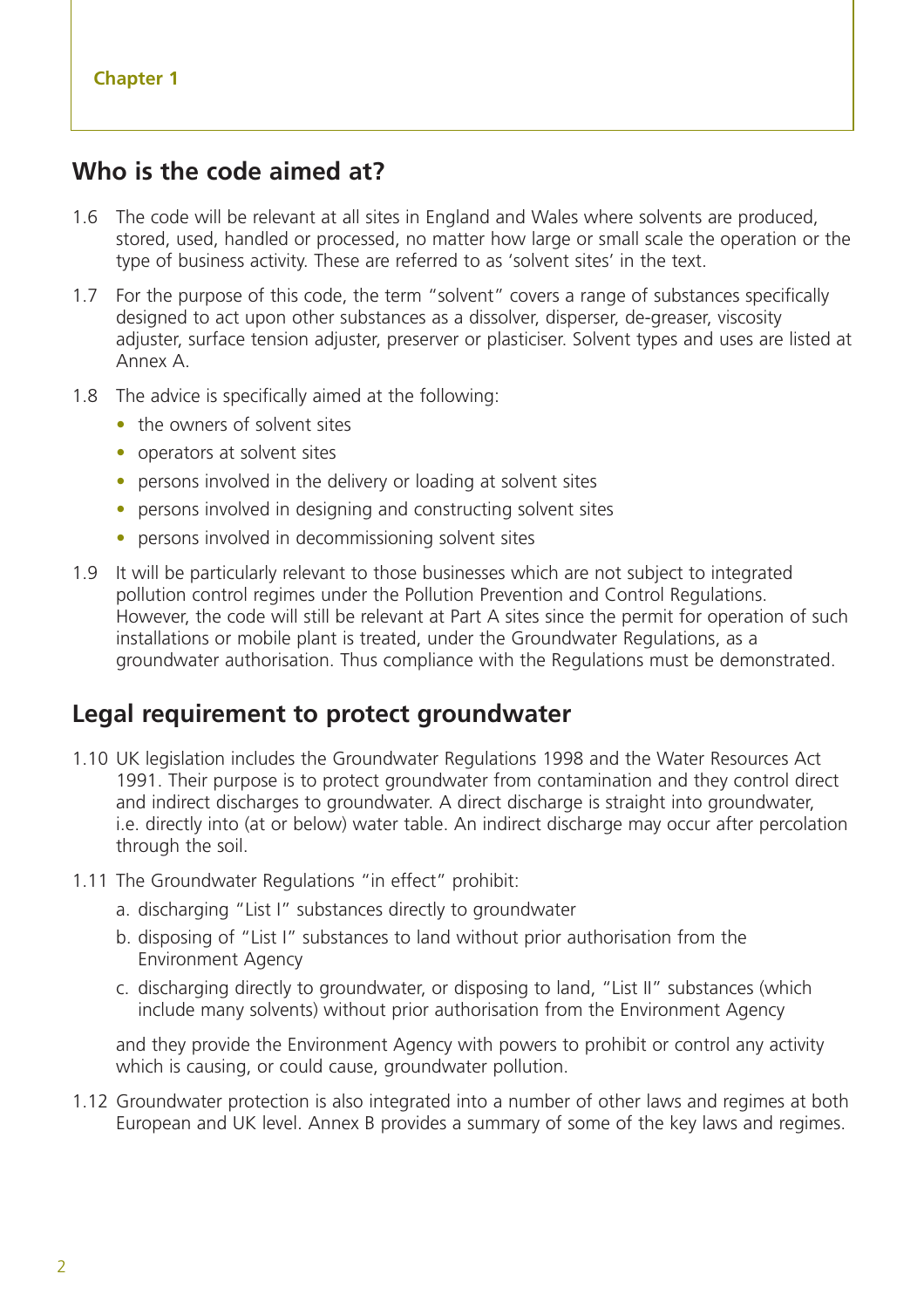## Using the code

This chapter explains:

- how to apply the code to different types of site or activity
- the type of risk posed by solvents and how to assess them
- how to demonstrate compliance with the code

### **Using the code appropriately for a specific activity or site**

- 2.1 Because this code applies to a wide range of circumstances where solvents are used, the relevance of individual elements will vary. However, the general approach recommended is to:
	- a. understand how solvents can pollute groundwater
	- b. identify where pollution risks could occur in relation to the site or use
	- c. put measures in place to address those risks by following the guidance
- 2.2 This chapter provides a general explanation of how and why pollution can occur, the sorts of processes which give rise to pollution, and what sorts of steps you should take to demonstrate that you are protecting groundwater. Chapters 3 and 4 identify risks and ways of dealing with them in relation to sites (including layout and infrastructure) and activities (including purchasing, delivery, storage, maintenance and disposal). Chapter 5 covers contingency measures which should be put in place to address emergencies.

#### **Why solvents pose a risk to groundwater**

- 2.3 All solvents have the potential to pollute groundwater by affecting the taste and odour of drinking water sources. In addition, certain solvents are classified as human carcinogens or mutagens, or as toxic to reproduction. A number are classified as toxic to aquatic life and can enter rivers via pollution of groundwater due to losses from the site or business activities.
- 2.4 Because solvents are highly mobile and can have a detrimental effect at very low concentrations, just one litre of solvent can pollute over ten million litres of groundwater. Once solvents have entered the aquatic environment, they are extremely difficult and expensive to clean up. Some solvents dissolve rapidly into groundwater and others sink below the water table but both types cause pollution which can travel significant distances from the initial source.

#### **How solvents reach groundwater**

2.5 The routes by which groundwater can become polluted are not always obvious. They can originate at sources such as drums and IBCs, storage tanks and pipework or drainage systems. Once pollution has occurred, it can follow a number of pathways – most obviously through the soil and rocks – to reach groundwater. Groundwater feeds surface water and is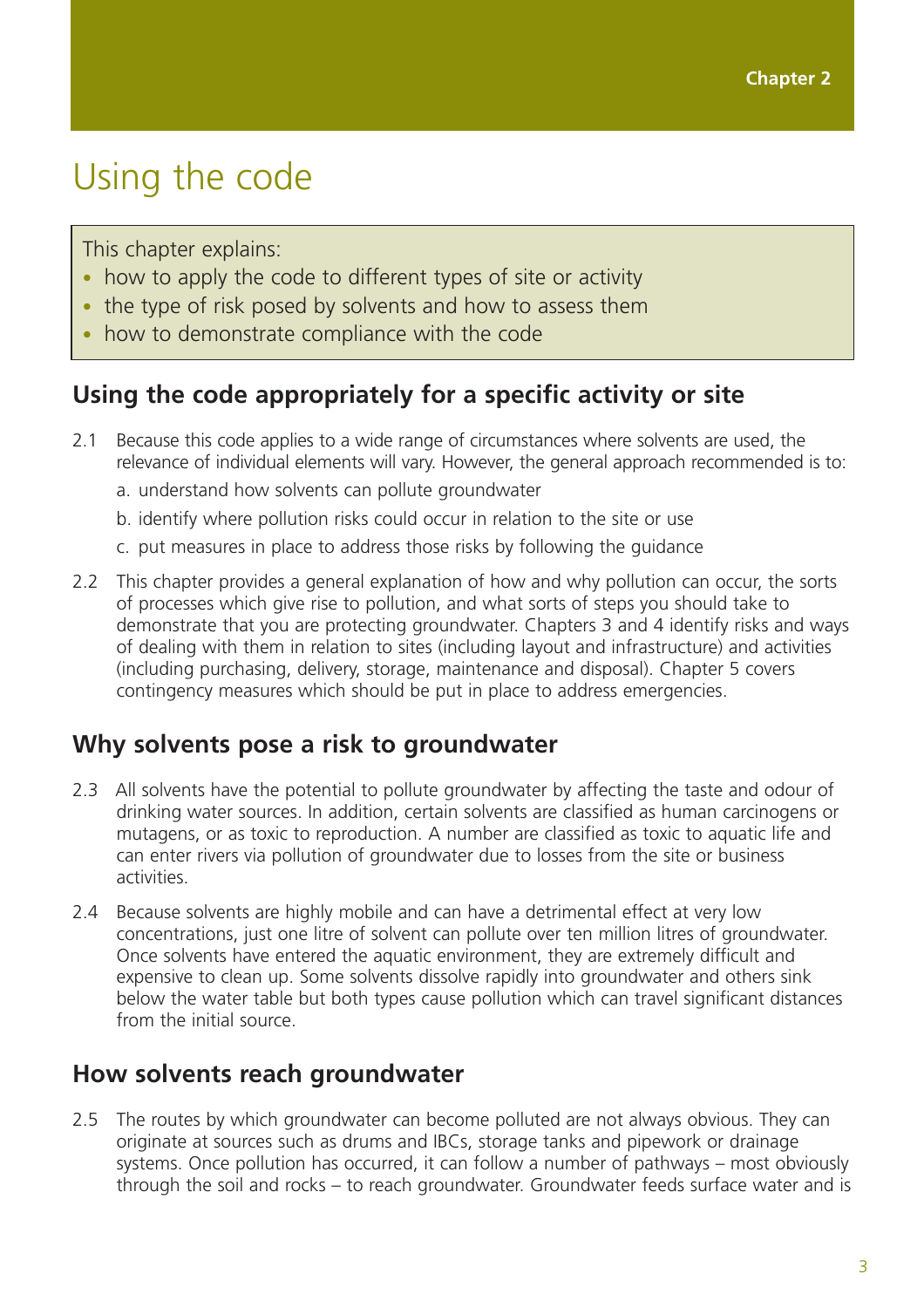also used as drinking water, for food production and agriculture – uses which can be seriously affected by pollution. The diagram below illustrates some of the possible routes for contamination.



## **Assessing your site and activities for pollution risks**

- 2.6 As a first stage in addressing pollution, you should think about how and where you use solvents and where the risks of groundwater pollution could occur. The Agency may be able to give advice on the suitability of your assessment when you have completed it. Activities with potential for loss of solvents, and therefore key ones to consider, include:
	- supply of solvent to site
	- storage of new and waste solvent
	- handling/moving and dispensing of solvent around the site
	- manufacture, use or processing of solvent
	- waste disposal, recovery and recycling
	- cleaning, maintenance and repair
	- decommissioning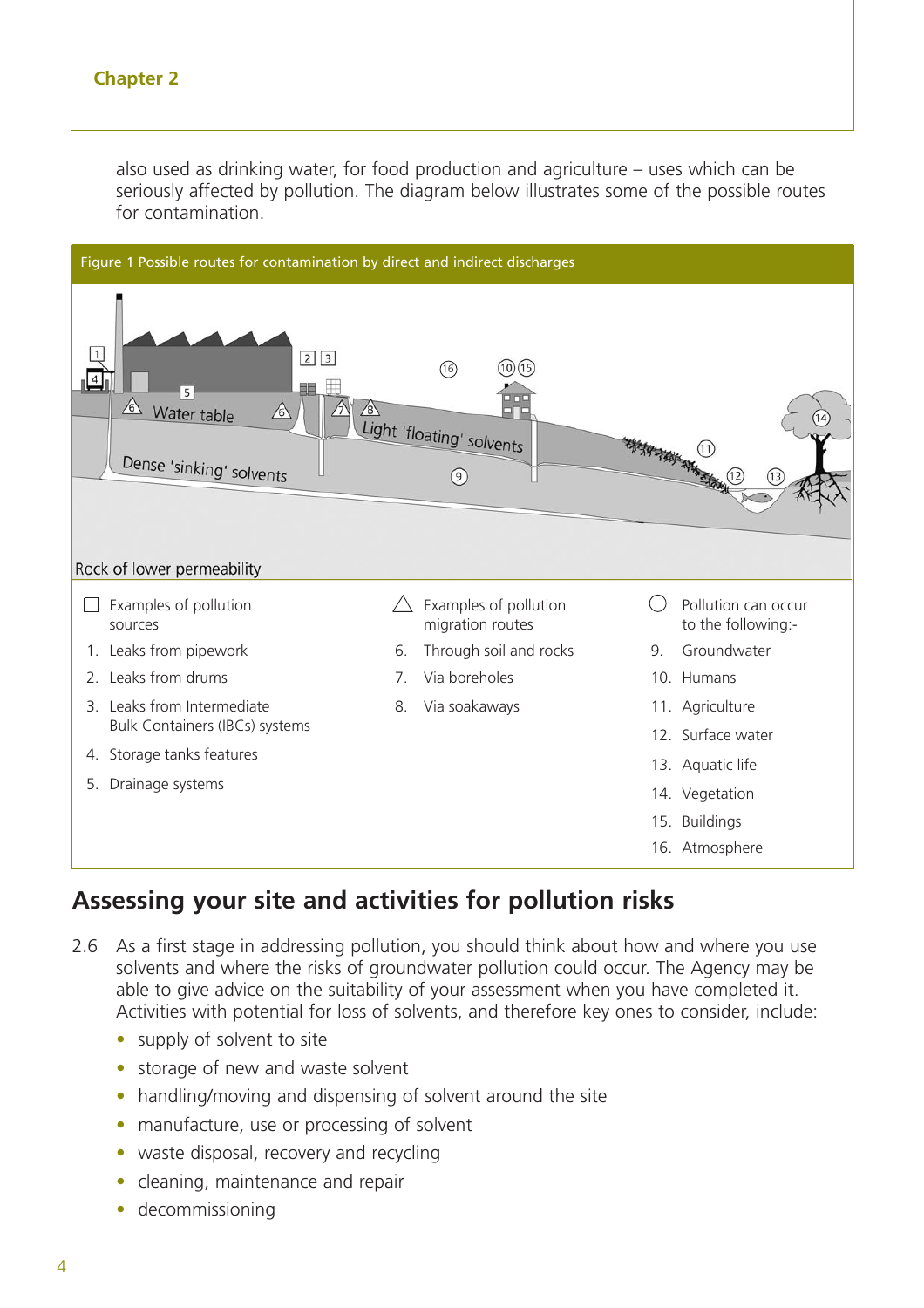2.7 When considering risks arising from activities on the site it may be helpful to think in terms of the likely movement of solvents through site, from arrival to departure, and the risks which occur at each stage. Solvent movement through a typical site, and the hazards associated with those movements, are set out in the diagram below.

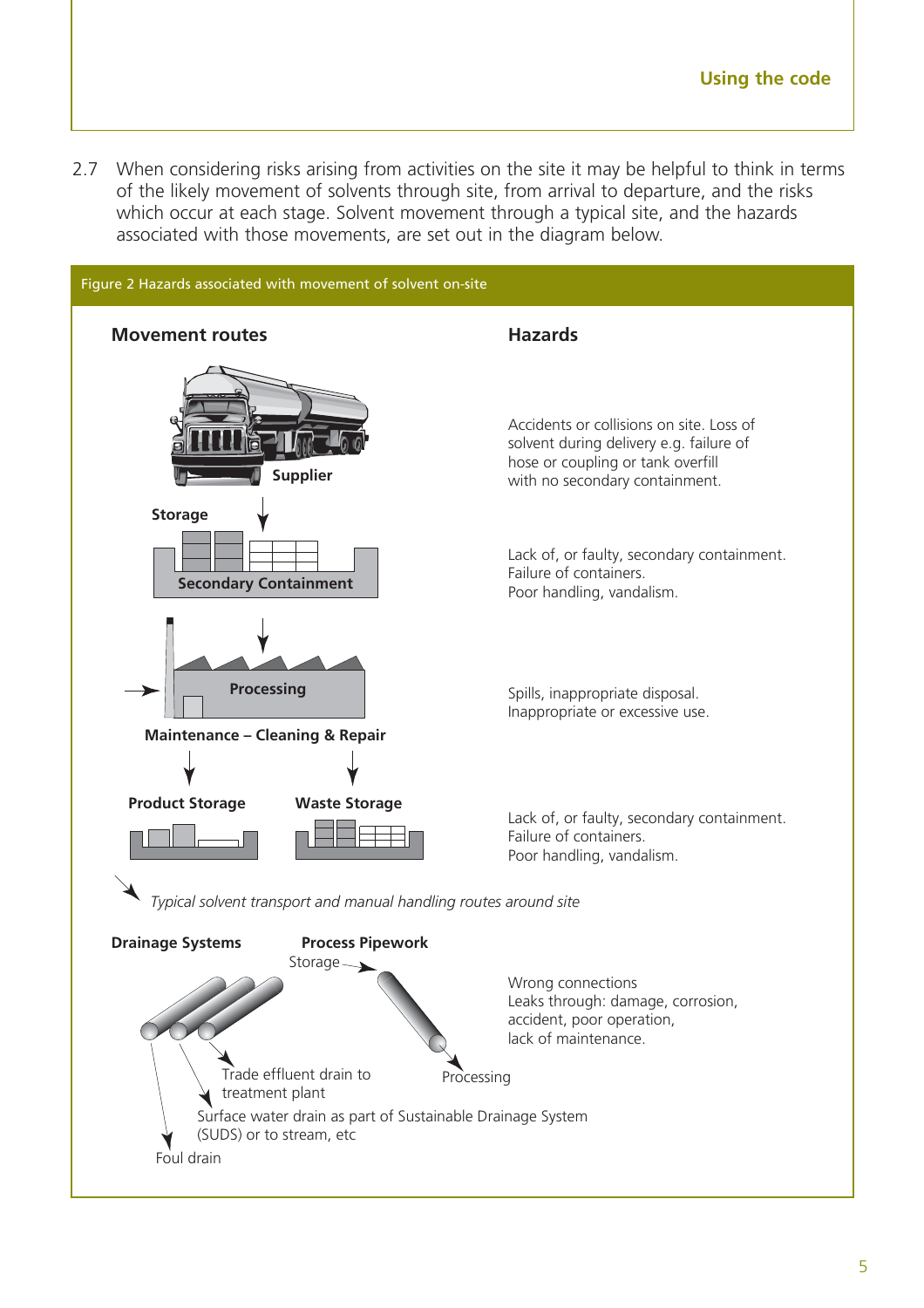- 2.8 Once risks have been identified, it will be necessary to ensure that any necessary infrastructure changes, and changes to management systems and controls, are properly planned and implemented in a timeframe appropriate to the risk to groundwater. It will also be necessary to put emergency procedures in place so as to minimise environmental impacts in the event of loss of product or any other emergency. Chapters 3, 4 and 5 give advice on these matters.
- 2.9 It is important that consideration of risks is not a "once only" process, but that it is on-going. In particular, risks will need to be considered in relation to any planned change to the site or operations on it.

### **Demonstrating that this code has been followed**

- 2.10 In order to demonstrate that this code is being followed, documentary and site evidence should be available to show that:
	- environmental risks have been considered and identified
	- any necessary changes to infrastructure, management systems (including inspection, maintenance, and any relevant written procedures), and emergency procedures have been implemented, or planned, in a way appropriate to the risks and in accordance with the advice in the code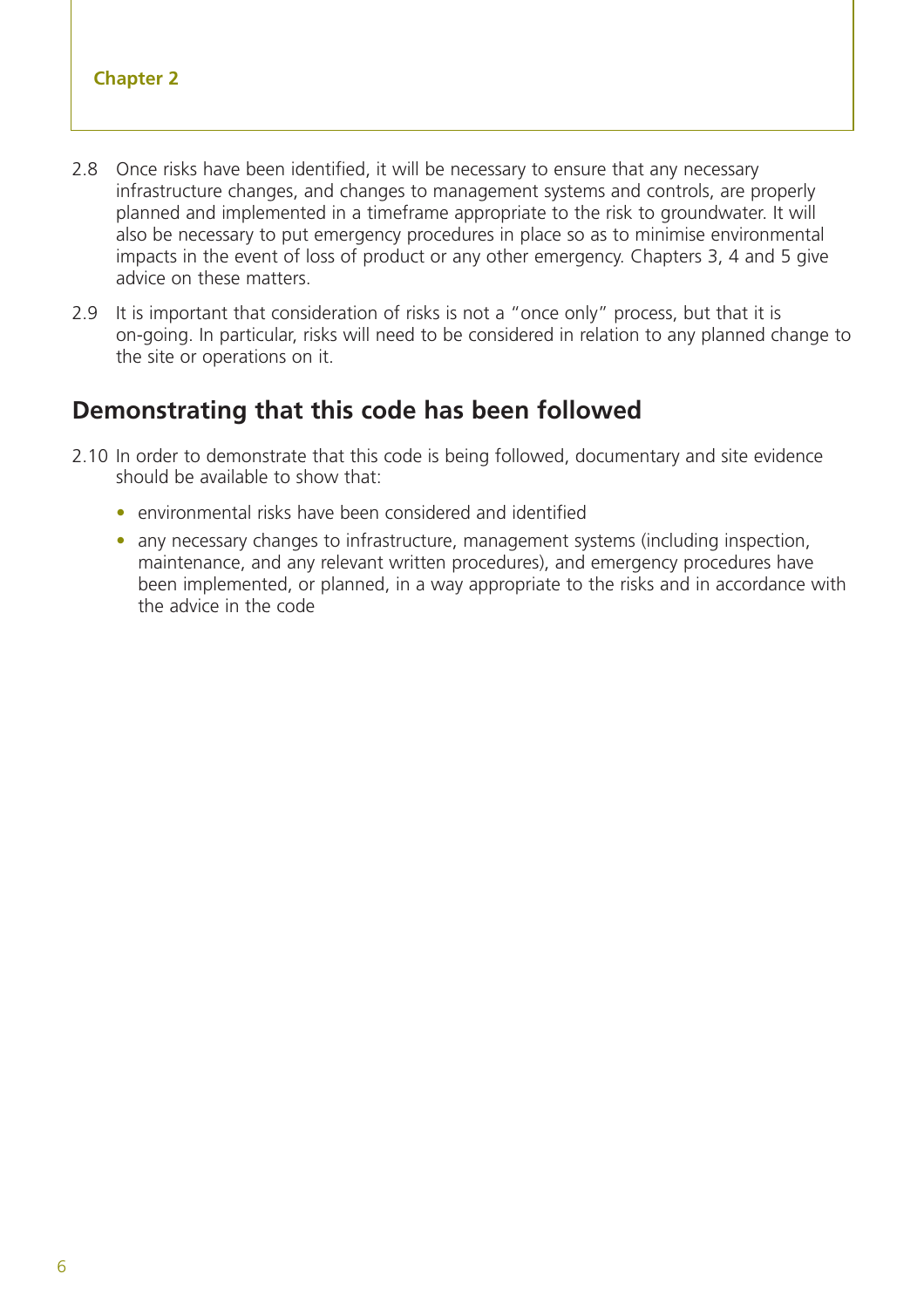## Your site

This chapter explains:

- groundwater protection issues relating to
	- site and infrastructure design and layout
	- maintenance
	- changing or closing the site
- site and infrastructure plans

### **General site layout**

- 3.1 The way your site is designed, and how you use it, will significantly affect the likelihood of solvents being lost or spilled. When commissioning a site, or considering potential risks associated with an existing site, you will need to give attention to areas where solvents are delivered, transported through the site, stored (whether as unused product or waste), used or poured, and removed from the site as waste or product.
- 3.2 Advice on each of these aspects is given below but, in general, good design and layout should ensure that the following basic requirements are achieved:
	- sufficient space allowed for solvent movement and use
	- impermeable surfaces and, where necessary, bunding sufficient to contain any spills
	- correct positioning and integrity of drains, sumps and soakaways
	- lack of congestion around the site
	- attention to security to reduce risk of vandalism

Where any existing site layout makes achievement of any of these requirements difficult, you should consider whether alternative measures are needed, contacting the Environment Agency where necessary.

## **Layout of delivery/removal areas and transportation routes**

- 3.3 Delivery, removal and transportation of solvents can pose significant risks to groundwater both directly by damage and spillage from solvent containers in transit, or indirectly by collision with solvent storage vessels and pipework. For this reason the following matters should be considered with respect to site layout and design:
	- delivery areas should be large enough to accommodate delivery vehicles and any handling equipment
	- appropriate containment systems, including bunding where necessary, should be in place to ensure that spills can be properly contained
	- transportation routes through the site should, as far as possible, be clearly marked, free from obstacles, surface water drainage systems, sumps, soakaways, and unprotected pipework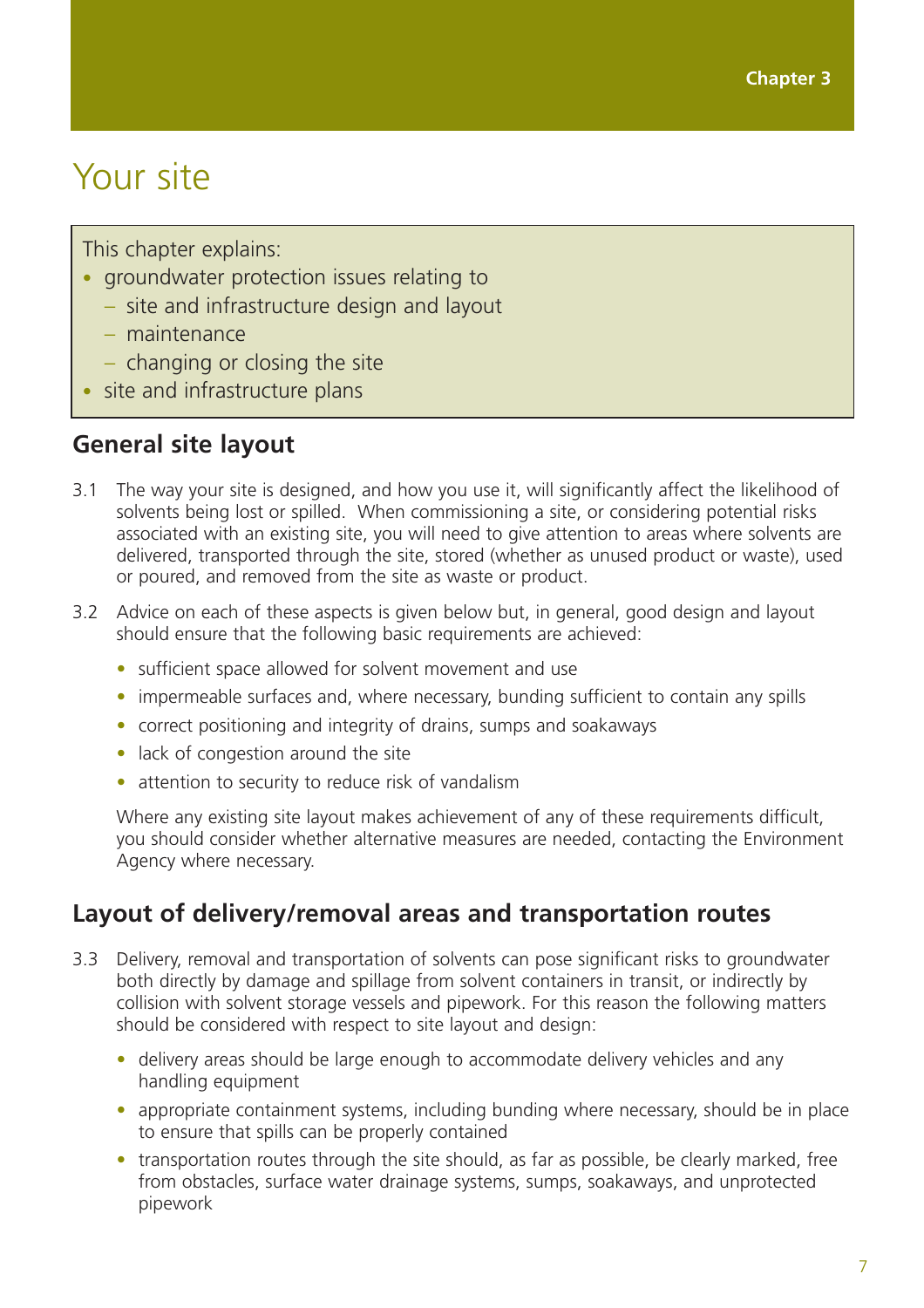#### **Layout of storage areas**

- 3.4 Pollution of groundwater in storage areas typically arises due to failure of the integrity of the container resulting from neglect, damage, vandalism, poor handling, poor installation (in the case of permanent storage) and poor secondary containment systems. Much can be done to reduce these risks by appropriate siting and design of the storage areas. You must design your storage areas so that any spillage or loss can be recovered without discharge to surface water drains, soakaways or the ground. In addition storage areas should ideally:
	- be positioned and laid out in a way which allows regular inspection of containers and reduces the risk of spills or vandalism;
	- have impermeable flooring and/or bunds to contain spills
	- be located on ground level, never on roofs
	- be protected from any weather conditions which could affect the integrity of either the containers themselves or any secondary containment systems (see sections 3.11-3.14 below)
	- be well lit to minimise the risk of spillage and to ease detection of leaks
- 3.5 You should be aware that leak detection systems are available for storage areas and should critically assess the need for such system in the light of the size, design, type of solvent, layout and management of your storage area.

### **Layout of activity areas**

- 3.6 Areas where solvents are poured or used should be designated, properly labelled areas which:
	- have impermeable flooring away from surface water sources, surface water drains, soakaways, drinking water boreholes or sumps
	- ideally are within properly bunded areas
	- are sufficiently uncongested to reduce risk of accidental spills

Where it is impractical or impossible to handle and pour solvents away from surface drains, appropriate protective equipment, such as drain covers and flexible dams, should be used.

#### **Infrastructure – choice and positioning**

3.7 The choice and location of pipework, secondary containment, drainage systems and any other infrastructure at a solvents site will have a significant impact on the risk of groundwater pollution and, potentially, on maintenance requirements and costs. Any infrastructure should be appropriate to the quantity of solvents being used, and should be positioned to avoid any risk of damage and allow proper maintenance and cleaning.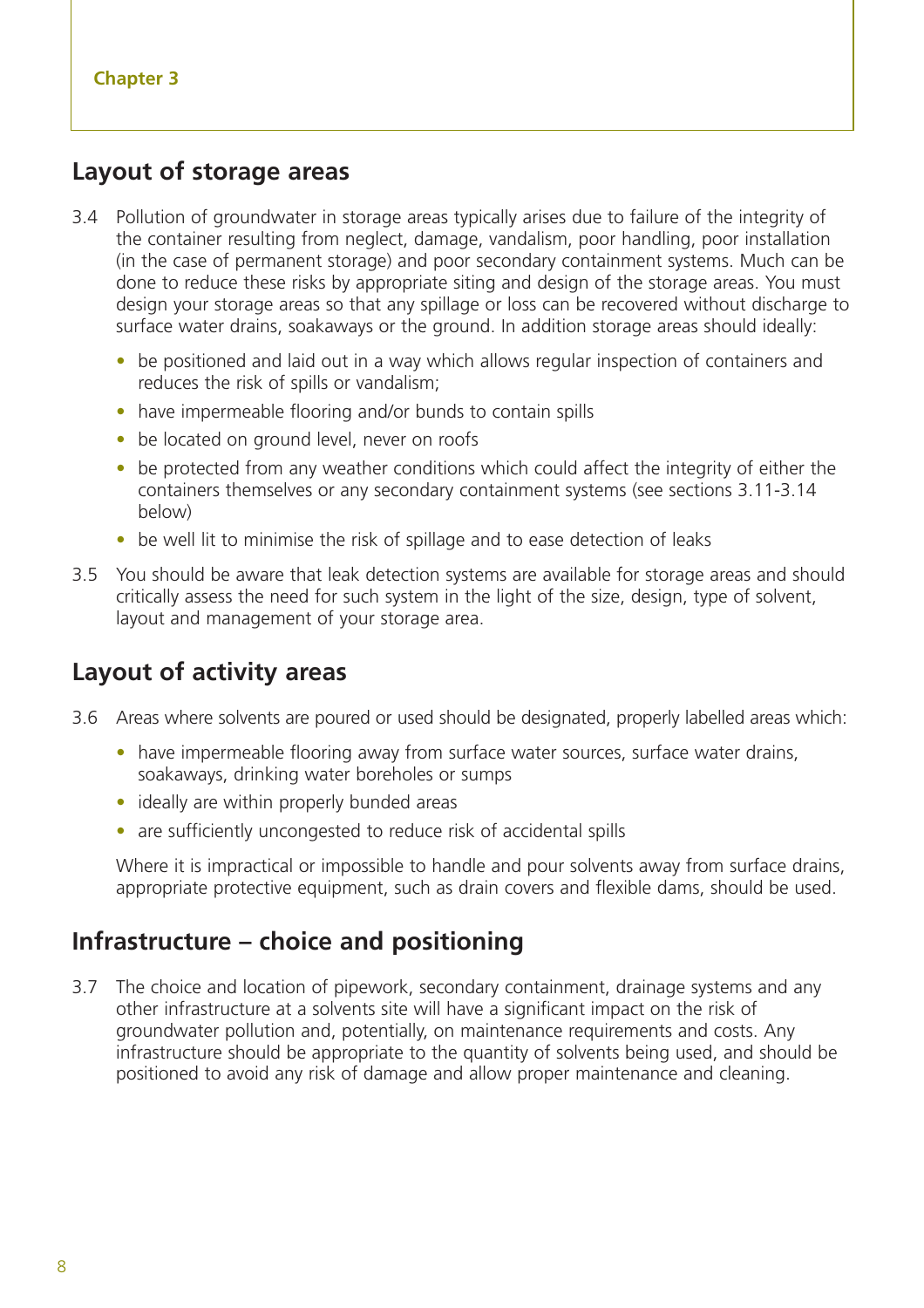3.8 **The use of underground storage tanks (USTs) for solvents can present a particular risk to groundwater and for this reason should be avoided where possible.** Visual inspection of such tanks is not possible, corrosion risks are greater, and there are few chances for leaks to be intercepted or attenuated. If an existing UST is in use, and alternative storage measures could be provided, plans should be agreed for its replacement with above ground storage within an appropriate period. Where the use of USTs is considered to be unavoidable, the operator should discuss with the Environment Agency appropriate measures to check and record the integrity of tanks, and also appropriate leak detection methods. **Failure to address these points would be treated seriously by the Environment Agency in enforcing the requirements of the Groundwater Regulations.**

## **Pipework**

- 3.9 Leaks from pipework containing solvents can arise from corrosion, impacts or poor maintenance. Joints are particularly susceptible to these hazards and poor positioning of pipes can result in damage caused by impacts. Risk of pollution arising from a leak will increase if the leak cannot be detected, and if routes from the leak to groundwater have not been addressed. To minimise risks, pipework should:
	- be resistant to the solvents they carry or come into contact with;
	- be above ground and available to inspection and maintenance;
	- where appropriate, be labelled as to their contents;
	- have the minimum number of connections;
	- be located away from main road ways or suitably protected from impact damage;
	- where possible, be sited over impermeable surfaces and away from surface water drains, soakaways, drinking water abstractions and sumps
- 3.10 The above criteria also apply to taps, valves and pumps. These should, additionally, have clear labels and, where used for filling or transferring between containers, be over bunded areas.

## **Secondary containment and bunding**

- 3.11 **To ensure adequate protection of groundwater, it is important that the operator of a solvent site provides appropriate secondary containment for all storage.** Secondary containment systems are necessary for several reasons. They retain solvents released from leaking containers. They also retain spills associated with fire and explosion in storage areas. Where secondary containment is not provided you should be able to demonstrate why it is not necessary.
- 3.12 Solvents can be stored in integrally bunded containers that offer their own internal secondary containment, in which case engineered solutions such as bunds and storage cabinets may not be required. Double-skinned containers are not necessarily designed for the secondary containment of liquid and should not be confused with integrally bunded containers. Where containment is sought to prevent discharge of fire fighting water, engineered solutions may be appropriate.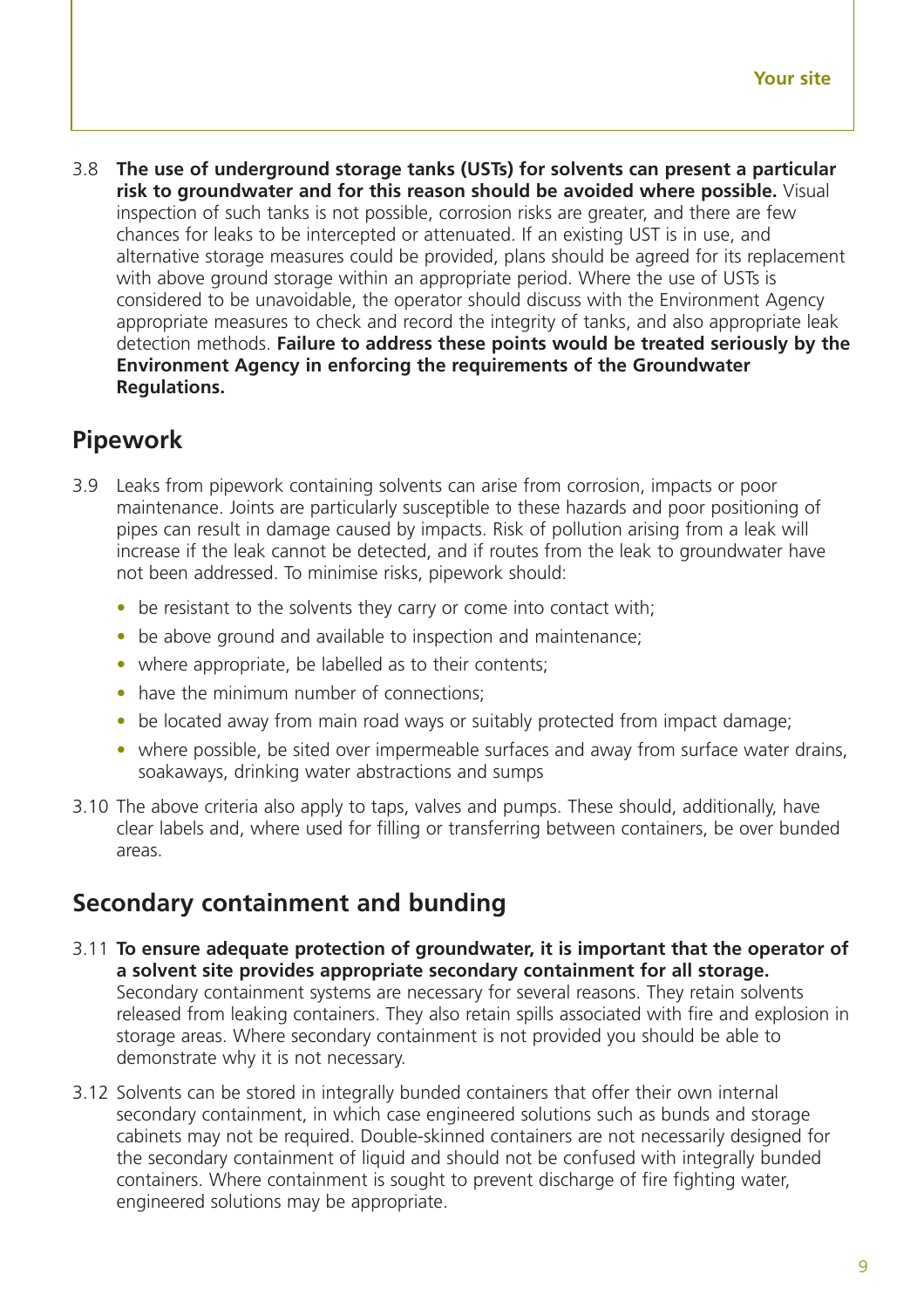3.13 Containment can be as simple as spill decks and containment platforms that drums and integrally bunded containers stand on, or can range from safety storage cabinets and lockers with incorporated spill decks through to engineered solutions such as prefabricated systems made from steel or plastic, or in-situ systems generally constructed from concrete. Bunds are a common form of engineered containment system, with impermeable walls and floors, and are predominantly unroofed. Detailed advice on the requirements and construction of containment systems can be found in guidance produced by the Environment Agency and Health and Safety Executive. Details of this guidance are given in Chapter 6.

The type of containment system adopted at the site is dependent upon the type and quantity of solvents being stored and whether the storage area is within a designated building or external. The following general requirements and considerations should be observed in relation to containment systems:

- if containers used on site are not integrally bunded, secondary containment systems should be provided
- secondary containment systems should be impermeable and chemically resistant to the type of solvents being stored or used – concrete is not resistant to all types of solvent
- all enclosed secondary containment systems such as cupboards and bins should be clearly and properly labelled as to their contents
- no services (e.g. pipes, ducts) should pass through the secondary containment system

3.14 The following considerations will apply in particular to bunds:

- the capacity of the bund should be sufficient to contain a spillage arising from the worst credible failure in the storage system, plus 10% to take account of rainfall and the possibility of fire fighting water
- where multiple containers are stored the bund should be at least 110% of the capacity of the largest container
- the bund should be so designed that it can be kept free of rainwater and to allow spills to be removed safely
- spills and rainwater accumulations should be removed as soon as possible. This should ideally be via a pump over the bund wall or from a low point in the bund and not via valves or other arrangements in, or passing through, the bund wall
- there should be no surface water drains, soakaways, engineered sumps, separators, vegetation or combustible material within the bunded area
- bunds should be greater than 10m from watercourses and 50m from drinking water boreholes

#### **Drainage**

3.15 Site drainage systems can act as a route for solvent releases to groundwater. A frequently recurring factor in pollution of groundwater is poor maintenance and integrity of drains, sumps and soakaways and lack of awareness of the importance of their function in removing effluent safely. It is rarely appreciated that damage can often occur to drains through poor installation, settlement and damage from the roots of trees and bushes. Chemical corrosion may also affect the integrity of drainage systems.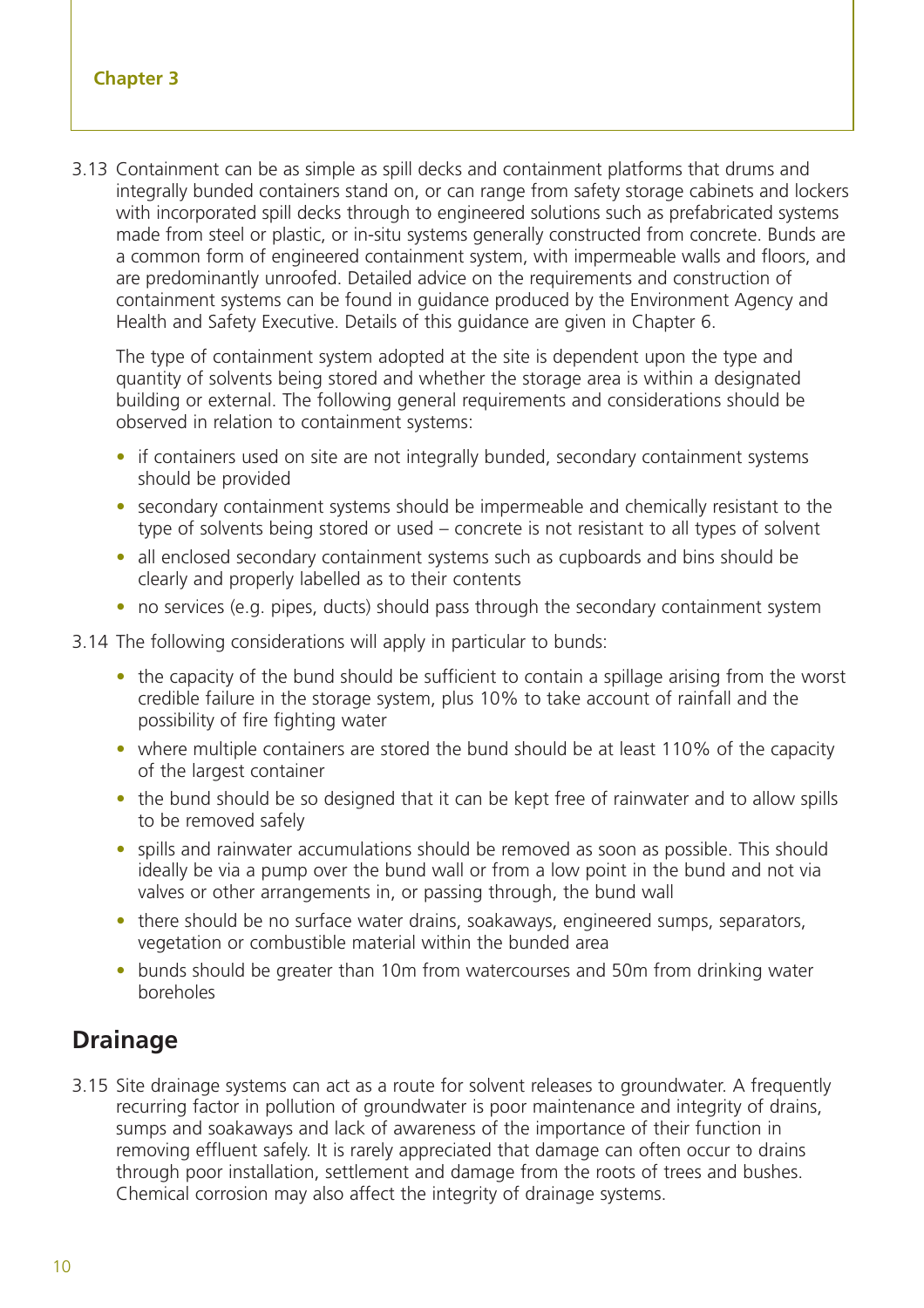- 3.16 Most existing sites will have two types of drains: **Surface water drains** (including land and roof drains) which tend to discharge to local rivers, streams or soakaways, usually with no treatment, and **Foul water drains** which carry contaminated water to a designated and consented sewage treatment works, storage lagoon or to a treatment system (these may be referred to as trade effluent drains).
- 3.17 The following requirements and considerations should be observed in respect of site drains:
	- surface water drains should carry only uncontaminated water
	- site effluent and contaminated surface waters (e.g. from cleaning or run-off from hard standing in process areas) should be discharged to the foul drain
	- separators should be installed where necessary on site-drains
	- drains should be designed and constructed in such a way that they can be inspected and maintained to ensure that they are not damaged, leaking or blocked
	- drains should be clearly marked on plans and these should be available at all times to relevant staff (see section on Site and Drainage Plans at 3.25-3.27 below)

### **The use of signs and notices on the site**

- 3.18 Many accidents leading to solvent loss occur through avoidable operator errors. A good system of signs around the site can drastically reduce the likelihood and effects of such losses. Signs and notices will be particularly useful for:
	- identification of delivery areas, transport routes and storage areas
	- warning of hazardous materials or activities
	- encouraging good security and housekeeping, including cleaning and waste disposal practices
	- providing clear instructions relating to pipework, bunding and pouring areas
	- identification of emergency equipment and procedures

To be effective, signage should be clear and uncluttered, and only used where the information will be useful and serve a practical purpose.

### **Maintenance of the site and infrastructure**

3.19 Groundwater pollution can occur as a result of infrastructure failure, such as ruptured pipework, corroded storage tanks and damaged bunds, or through failure in handling practices such as solvent spills on top of broken or pervious flooring. Regular and routine maintenance of equipment and surfaces can detect potential sources of failure and pinpoint potential areas of leakage. Early detection can limit the occurrence of failure and therefore prevent pollution of groundwater occurring.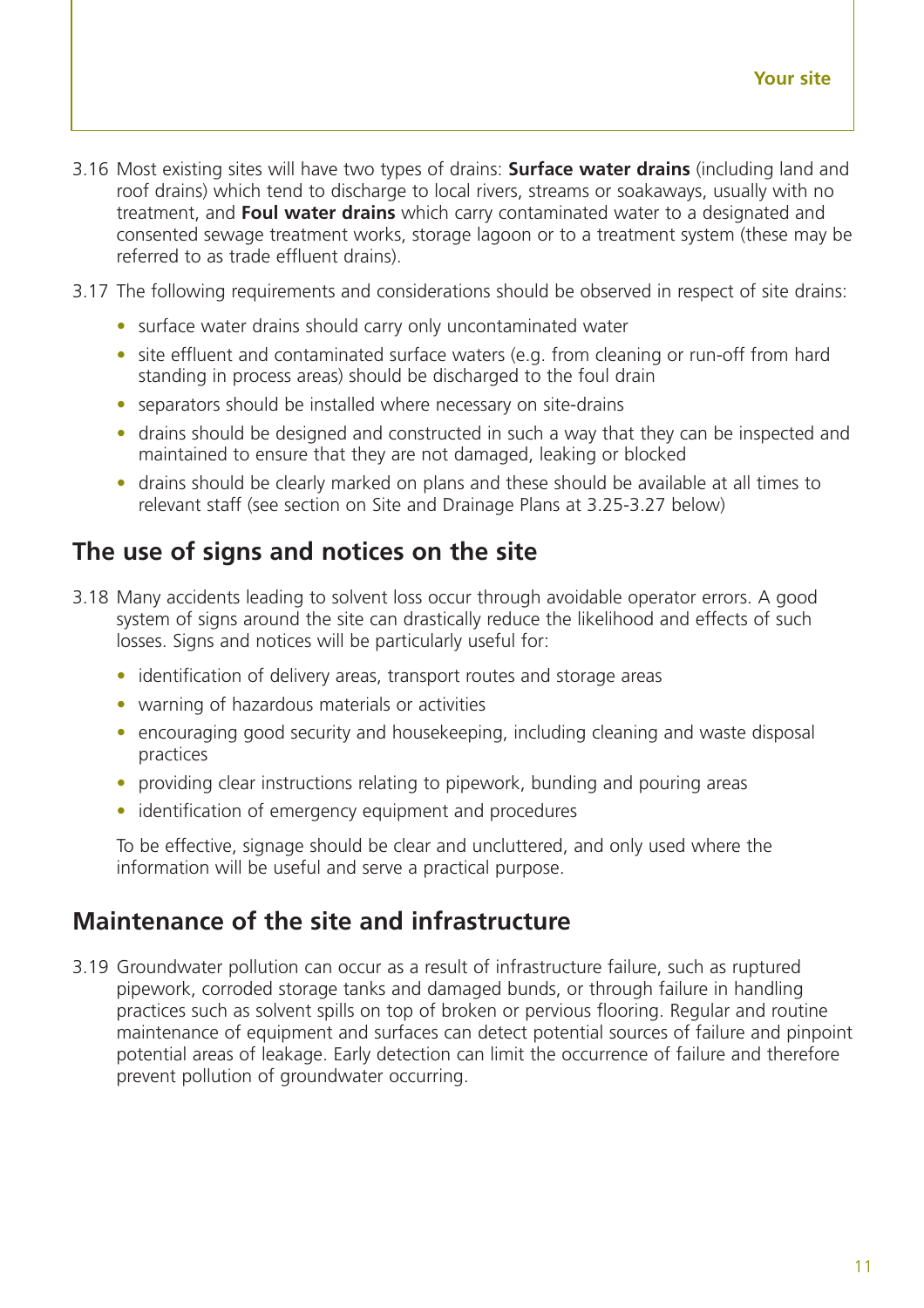#### **Chapter 3**

- 3.20 Guidance on maintenance of equipment and infrastructure should, where possible, be sought direct from the supplier, but the following general principles will apply:
	- a full annual inspection of bunds (to cover, for instance, structural integrity, corrosion of bund walls, stability etc.) should be undertaken by a competent person
	- routine inspections on a risk basis should be carried out by competent staff to assess the integrity of site and infrastructure, including flooring, drainage, pipework, storage areas, containment systems and signage (the floor and lower section of the tank are prone to corrosion if they have not been coated)
	- where inspections identify issues of concern, appropriate maintenance and repair should be undertaken within a time scale appropriate to the risk
	- proactive measures should be taken to protect against recurrent issues (e.g. if damage frequently occurs through vehicle impacts, then take actions to divert vehicles or provide impact protection)
	- preventative measures should be adopted to protect against failures resulting from the effects of weather (e.g. containers and pipes should be protected from overheating, corrosion and frost-damage)
	- detailed written records should be kept of inspections, maintenance and repairs

### **Changing or closing your site**

- 3.21 Changes to, or closure of, a site can result in product being lost to ground as a result of either deliberate or accidental release during dismantling and removal of pipework or other infrastructure or from abandoned plant and equipment. In addition, a risk could arise off-site if contaminated pipes and equipment are not disposed of in an appropriate manner.
- 3.22 Key considerations include:
	- whether proposed methods for changing/decommissioning the site could result in release of product to ground or surface water?
	- will any redundant equipment containing solvent remain in situ (e.g. in pipes, drainage system, tanks, bunds)?
- 3.23 If there is a risk of release of product to the ground or surface water, or if solvents would remain in situ in redundant equipment, the decommissioning proposals should be readdressed. In general it is preferable to remove all redundant pipework and equipment.
- 3.24 Specific care needs to be taken with respect to changing or decommissioning underground storage tanks. Consideration should be given to the relevant section of the "Groundwater Protection Code: Petrol stations and other fuel dispensing facilities involving underground storage tanks".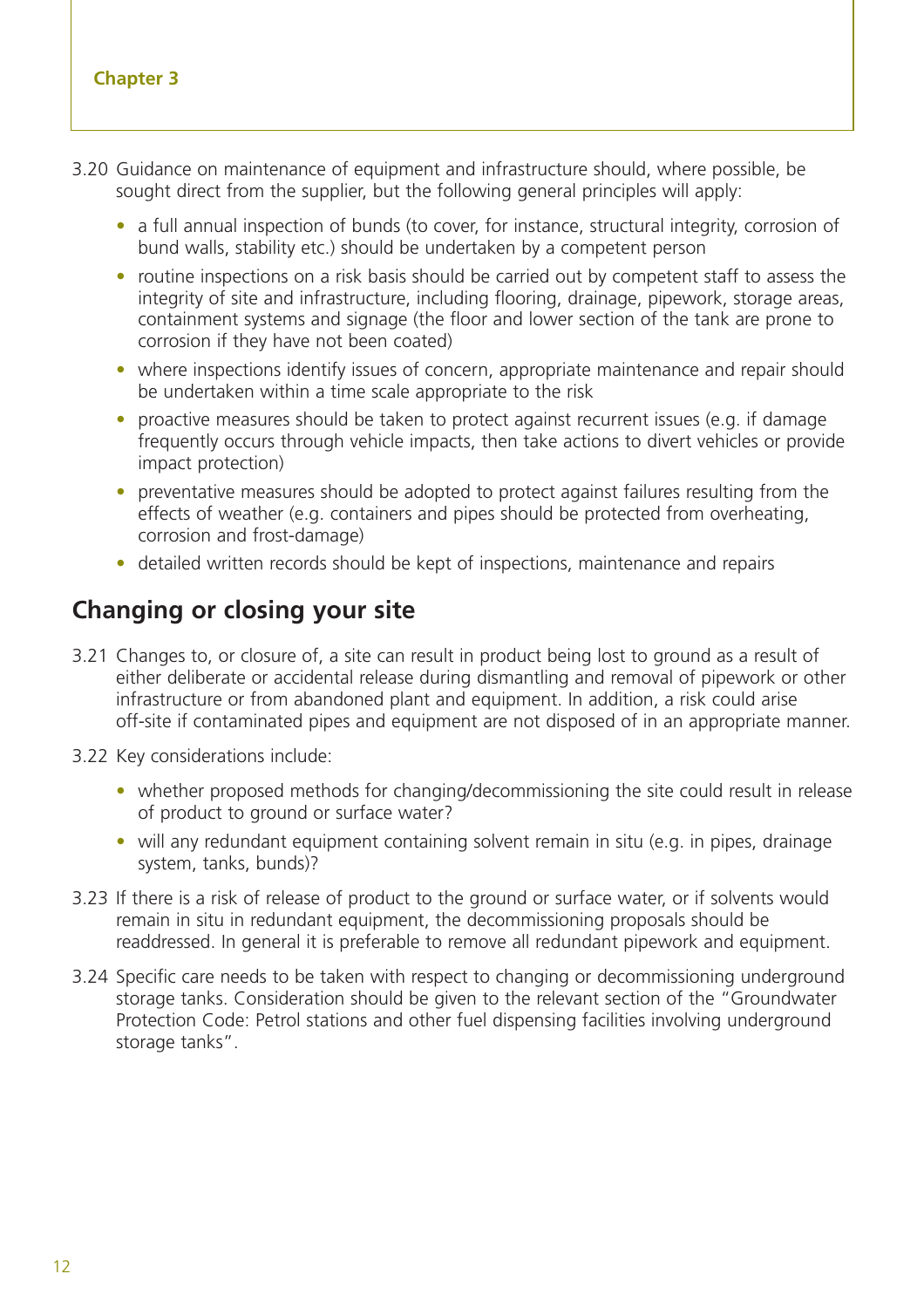## **Site and drainage plans**

- 3.25 It is important that up to date plans of the site layout and site drainage are maintained. These are necessary both for the routine operation and maintenance of the site, and to ensure that key information is available in the event of an emergency or spill. This section addresses those elements which should be included for environment protection purposes. Other requirements may be necessary for other purposes, such as health and safety.
- 3.26 **Site layout plans** should include the following:
	- general layout of buildings and equipment on the site
	- roads around the site
	- clearly marked areas for emergency services
	- location of storage areas
	- location of waste storage areas
	- routes of pipework (with any underground pipework clearly identified)
	- routes of known or suspected buried services (including water and gas)
	- location of spill kits and emergency clean up equipment
	- location of bunded storage and containment areas
- 3.27 **Site drainage** should be clearly identified. A separate plan may be the best way of achieving this. The plan should show drainage layout and access, along with a schematic representation of the site drainage arrangements. In line with common practice, foul drains should be marked in red and surface water drains should be marked in blue and the direction of flow of both surface and foul drains should be marked (this colour coding could also usefully be used to mark drain covers and manholes on site). Other aspects which should be covered as appropriate on the drainage plan are:
	- general layout of buildings and roads
	- separators, sumps and soakaways on or near the site
	- offsite discharge points for surface water and trade effluent
	- any watercourses, boreholes or wells on or near the site
	- the location of sprinkler control valves (where present) and mains water stopcock
	- facilities such as inspection points for the detection of pollution ie retention or balancing tanks, fire-water retention ponds, containment tanks, drains and oil separators
	- locations around the site suitable for portable emergency storage
	- location of points where bungs and plugs can be used
	- location of the process areas and any on-site treatment areas for trade effluent or domestic sewage
	- location of fire hydrants, fireboxes, cut-off valves and pollution prevention materials
	- bunded areas, indicating product types stored in them and their retention capacity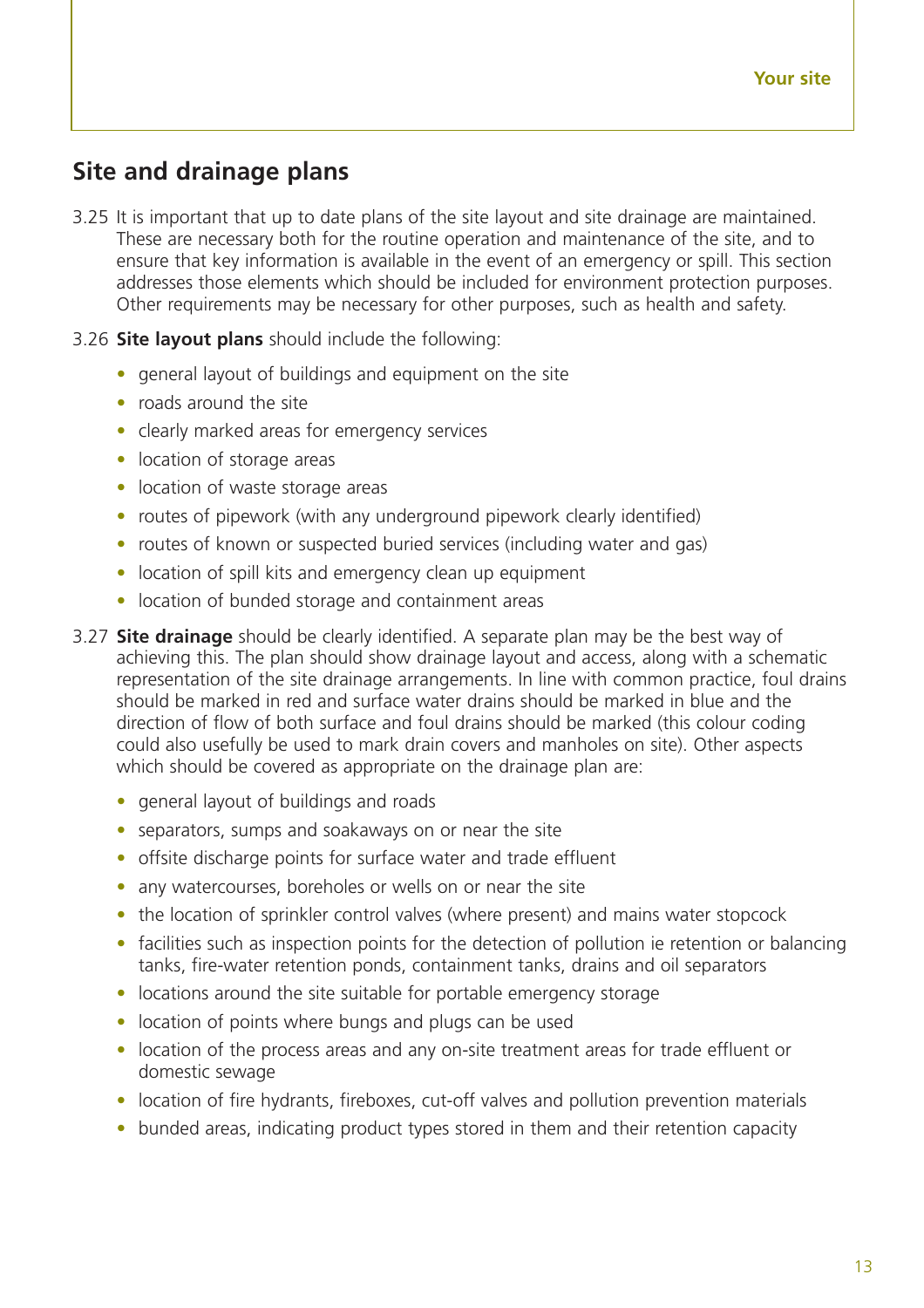## Activities at your site

This chapter explains:

- issues relating to purchasing, transportation, delivery and storage
- good housekeeping
- disposal

#### **Management and use of solvents**

- 4.1 Effective management and use of solvents, and the training of staff which that implies, can have both financial and environmental benefits. Waste minimisation strategies should be considered for all sites since they are concerned with preventing and limiting waste production at source through the efficient use of raw materials, energy and water. Improving the efficiency in use of raw materials can reduce production costs, the volumes of waste generated and, as a result, disposal costs. It can also reduce the potential risks posed to groundwater through accidental discharge, and any consequent fines and liabilities.
- 4.2 On smaller sites effective resource management and proactive environmental protection can often be addressed by appointing competent persons to oversee environmental issues and focus on the efficient use of solvents. Larger sites may have specialist environmental staff. The development and adoption of an Environmental Management System may also provide a structured approach to establishing and implementing an environmental policy and would also help to demonstrate compliance with this code.
- 4.3 Particular activities at your site which you will need to consider with respect to their contribution to the risk of groundwater pollution are: purchasing; delivery; storage; housekeeping and disposal. The following sections of this chapter identify key issues relating to each of these activities.

## **Purchasing**

- 4.4 Solvent suppliers are legally required to provide a product safety data sheet (SDS) for each solvent. This contains information enabling the user to assess the risk of the intended use of the solvent and to establish risk management controls relating to, for instance, storage, handling, occupational exposure, accidents, environmental impact and waste management.
- 4.5 When purchasing solvents you should:
	- only purchase the quantity of solvents required, and not more than you have capacity to store
	- ensure that the supplier provides an up-to-date safety data sheet (SDS)
	- read, understand and act on the information provided concerning the safe use of the solvents and prepare appropriate information to employees;
	- keep SDSs in a working file on site and available to all applicable staff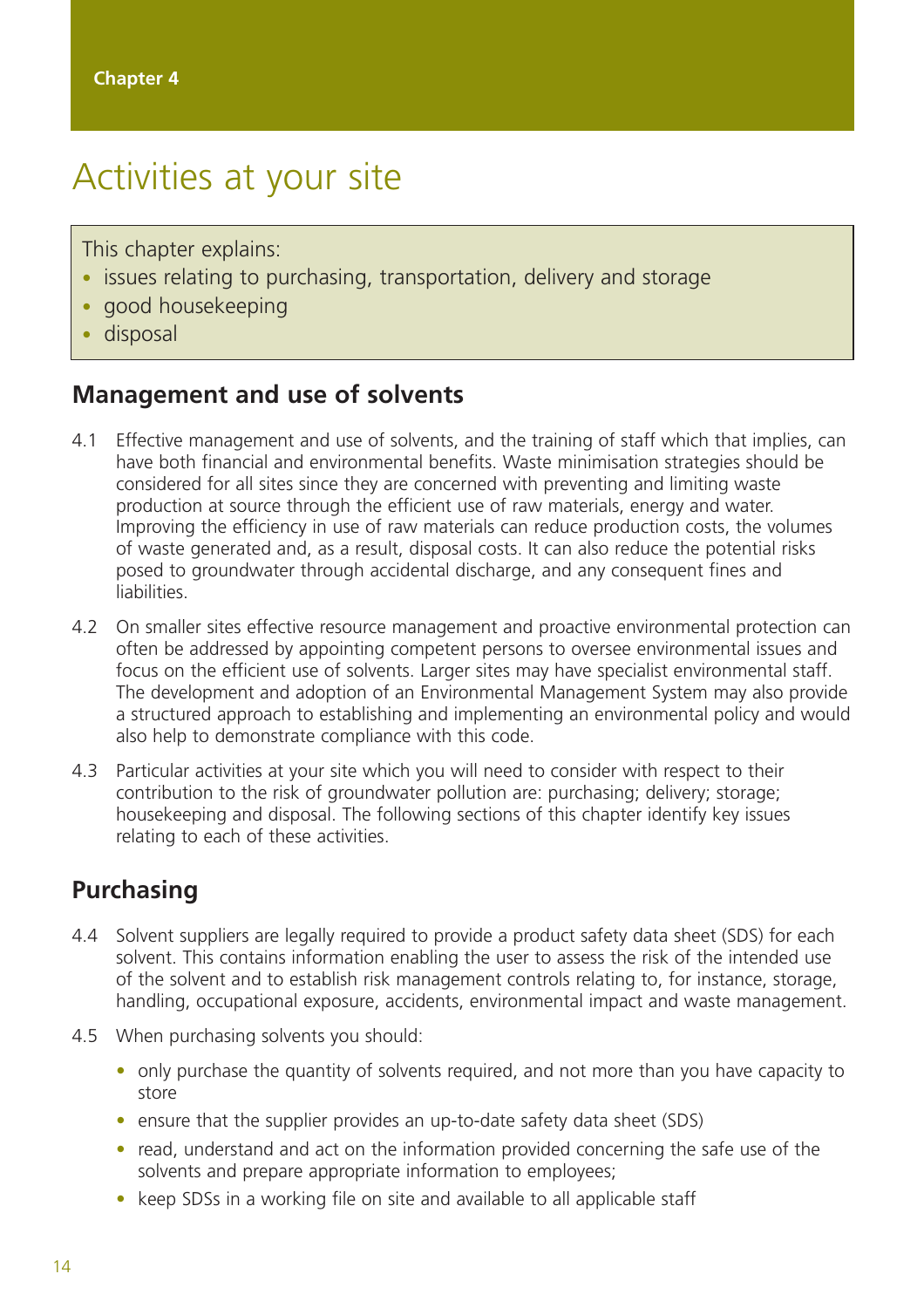- ensure that solvents are delivered in appropriate, undamaged and clearly and properly labelled containers
- keep records of how much solvent is purchased, when and from whom

#### **Delivery and on-site transportation**

- 4.6 Delivery and transportation of solvents can pose significant hazards to groundwater both directly by damage and spillage from solvent containers whilst in transit, or indirectly by collisions with solvent storage vessels and pipework. The key groundwater protection considerations relating to managing delivery and transportation are:
	- delivery areas and transportation routes should be kept clear of obstacles and sources of ignition
	- appropriate equipment (e.g. fork lifts, trolleys etc) should be provided for the safe and controlled movement around the site (where solvents are highly flammable any movement must be in accordance with the Dangerous Substance and Explosive Atmosphere Regulations (DSEAR))
	- staff should be trained in manual handling and equipment handling techniques
	- where tankers are involved in deliveries and transportation, the shortest practical dispensing hose should be used
	- solvent movements around site by contractors should be the responsibility of appropriately trained site personnel
	- solvents should only be transported around site in suitable containers and where necessary secured so that they cannot fall off transport vehicles
	- risk assessments should be carried out and appropriate measures taken to prevent ignition of flammable liquids or their vapours from vehicles

#### **Storage**

- 4.7 Solvents should be stored with a view to preventing release to groundwater and taking into account the suppliers recommendations. Solvent storage containers should be stored in areas where any accidental spillage or loss can be recovered without discharge to surface water drains, soakaways or to ground. In addition, action should be taken to prevent leakage as soon as any sign of leakage or adjacent surface staining is noted.
- 4.8 Solvents can be stored in a variety of containers. The most widely used containers are cans, drums and Intermediate Bulk Containers (IBCs), although on sites using large quantities of solvents, above and below ground storage tanks are also used. Pollution of groundwater from solvents in storage areas typically arises due to failure of the integrity of the container arising from damage, neglect, vandalism, poor handling and poor installation (in the case of permanent tankage).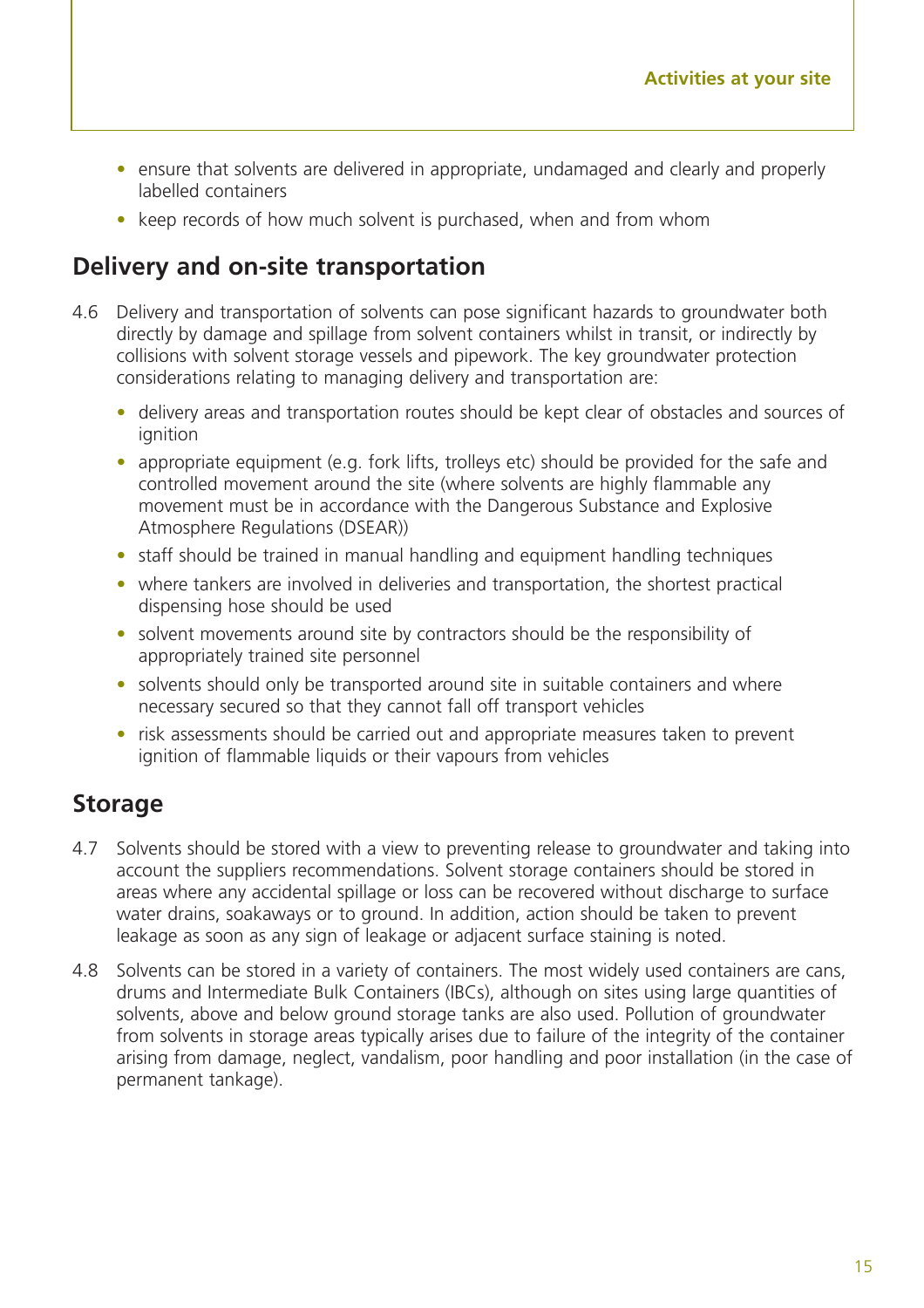- 4.9 Drums with large lids and rim clamps (e.g. open top 205 litre) should only be used for the storage of high viscosity solvents since they have a greater potential risk of leaks and spills compared to IBCs. This is because they deform easily causing lids to be ill-fitting, are prone to corrosion, and can be difficult to transport around the site. Traditional metal drums with small bungs used for filling and pouring are acceptable for storage provided that they are in a serviceable condition and stored according to the key issues listed at paragraph 4.10 below.
- 4.10 Routine inspections of site storage facilities and the integrity and condition of containers and tanks are critical to early identification of spills and leakages. Inspections should be documented and should be made against a checklist of inspection items established as part of a management system. Key issues for groundwater protection will be:
	- the integrity of flooring, containment and bunding should be maintained they should be clean and dry and any valves kept shut
	- storage should aim to protect groundwater taking into account the suppliers recommendations
	- an inventory should be kept of all solvents, chemicals and products stored (and used) on the site (see also Product inventories section in chapter 5)
	- containers and secondary containment should be chemically resistant to the solvents stored within them
	- containers and secondary containment systems should be clearly and properly labelled with appropriate warning signs
	- the quantity of solvents stored should be kept at a working minimum
	- containers should be of sufficient strength and integrity to ensure that they are unlikely to burst or leak – any damaged or unsuitable containers should be removed from use immediately
	- spare containers and hand transfer pumps should be available to transfer solvents from damaged containers, and overdrums should be available to encase damaged containers
	- drip trays should be placed beneath taps and valves in the storage area
	- taps and valves should be secure against improper use and vandalism if the site is not fully supervised
	- the storage area should be secure against unauthorised access and vandalism
	- spill kits and emergency equipment should be available and in good working order

#### **Solvent auditing**

4.11 For many operations major leaks (for instance, leaks at the bottom of tanks or from buried pipes) and spills can be detected through regular solvent auditing. By monitoring the quantity of solvents entering the site and measuring the quantity used and disposed of as waste, any discrepancies indicating significant loss of solvents can be identified. Auditing of individual storage tanks should also be considered where leaks would be undetected by other techniques. Information on solvent auditing can be found in Chapter 6. Alternative approaches to leak detection should be considered for operations for which auditing of this type is inappropriate.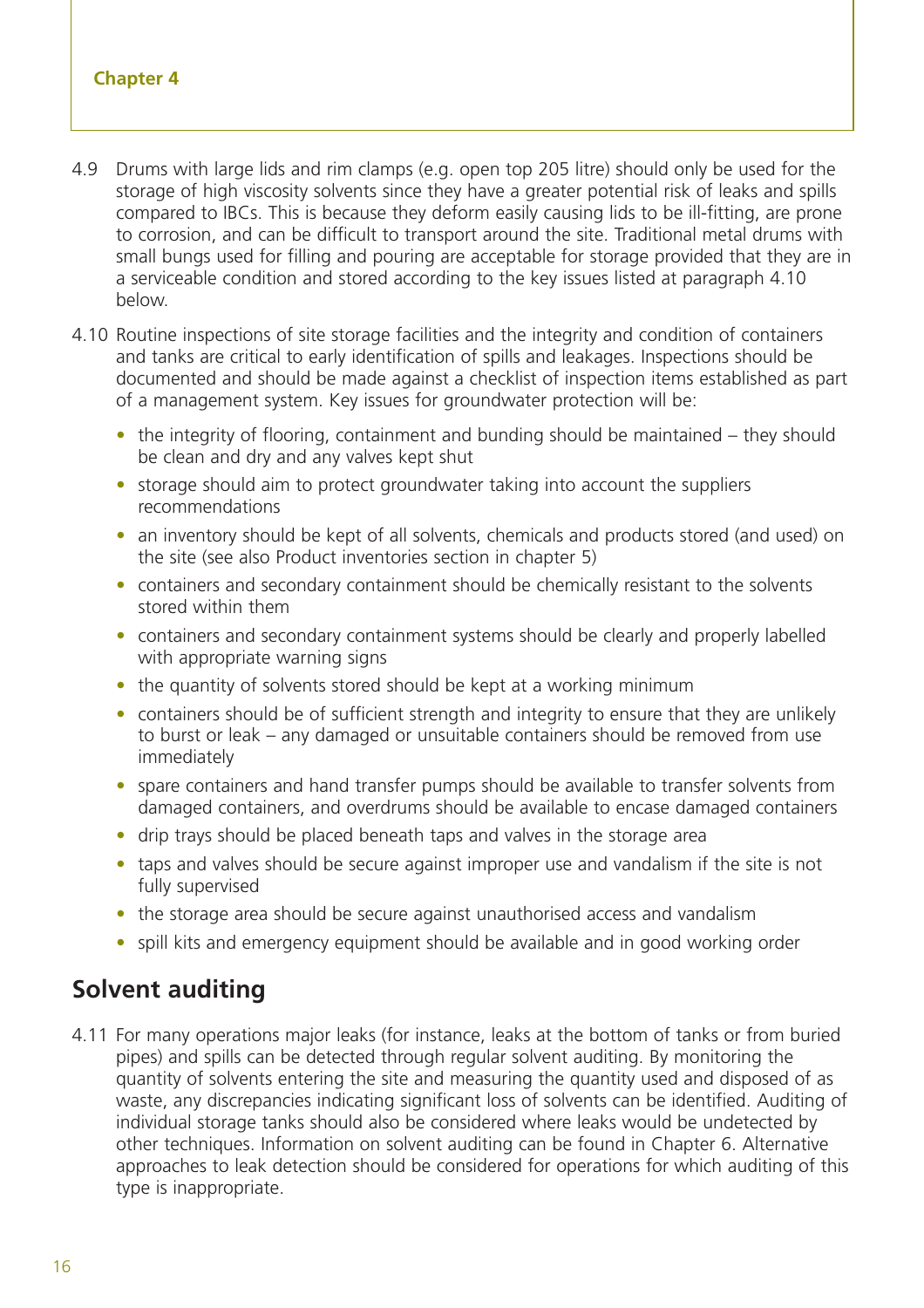### **Housekeeping**

- 4.12 Poor solvent handling practices are a major cause of groundwater pollution. Good housekeeping protocols can be adopted that will reduce accidental leaks, spills and loss of resources. Maintaining and cleaning of equipment and surfaces is a vital part of housekeeping but can, in themselves, pose risks to groundwater. Cleaning and maintenance should be carried out on a regular basis following the advice below.
- 4.13 **Maintenance**, which will include the issues covered above, should be carried out by competent persons and should be undertaken, wherever possible, in designated areas away from surface water drains, soakaways, separators and surface water sources. Where there is a risk of loss of product during the maintenance operation, it should be carried out on an impermeable surface where any likely spills can be contained and disposed of safely. Drip trays, decanting pumps and shut-off valves should be used as appropriate. Maintenance of effective spill kits and emergency equipment is particularly important.
- 4.14 **Cleaning** is an important part of housekeeping but can pose the risk of solvents or harmful cleaning agents being washed to surface water drains, or to the ground, in contaminated waste water. For this reason the following precautions should be taken:
	- cleaning products and water containing detergents, disinfectants, degreasers or any other cleaning agent should be discharged (after receiving any necessary prior consent from the local sewerage undertaker) to the foul sewer. Certain products claim to be "biodegradable" – these should still be disposed of to foul drain. Where a trade effluent consent to discharge to foul drain is required but not granted, then waste should be removed by a licensed waste carrier;
	- cleaning using streams or jets of water, or pressurised air, which dilutes or redistributes the waste or polluting substances should be avoided. Sweeping up is recommended unless there are other appropriate methods available;
	- cleaning should be undertaken in areas away from surface water drains, soakaways, separators and surface water sources, and
	- cleaning should be undertaken in areas which have containment systems in place and by appropriately trained staff

### **Disposal**

4.15 Wastes containing solvents will normally be "controlled wastes" and so subject to specific legal requirements under the Environmental Protection Act 1990 and the Waste Management Licensing Regulations 1994. Waste containing solvents is likely to be hazardous and so subject to further controls under the Special Waste Regulations 1996. The Special Waste Regulations will be replaced by new regulations for hazardous waste during 2005.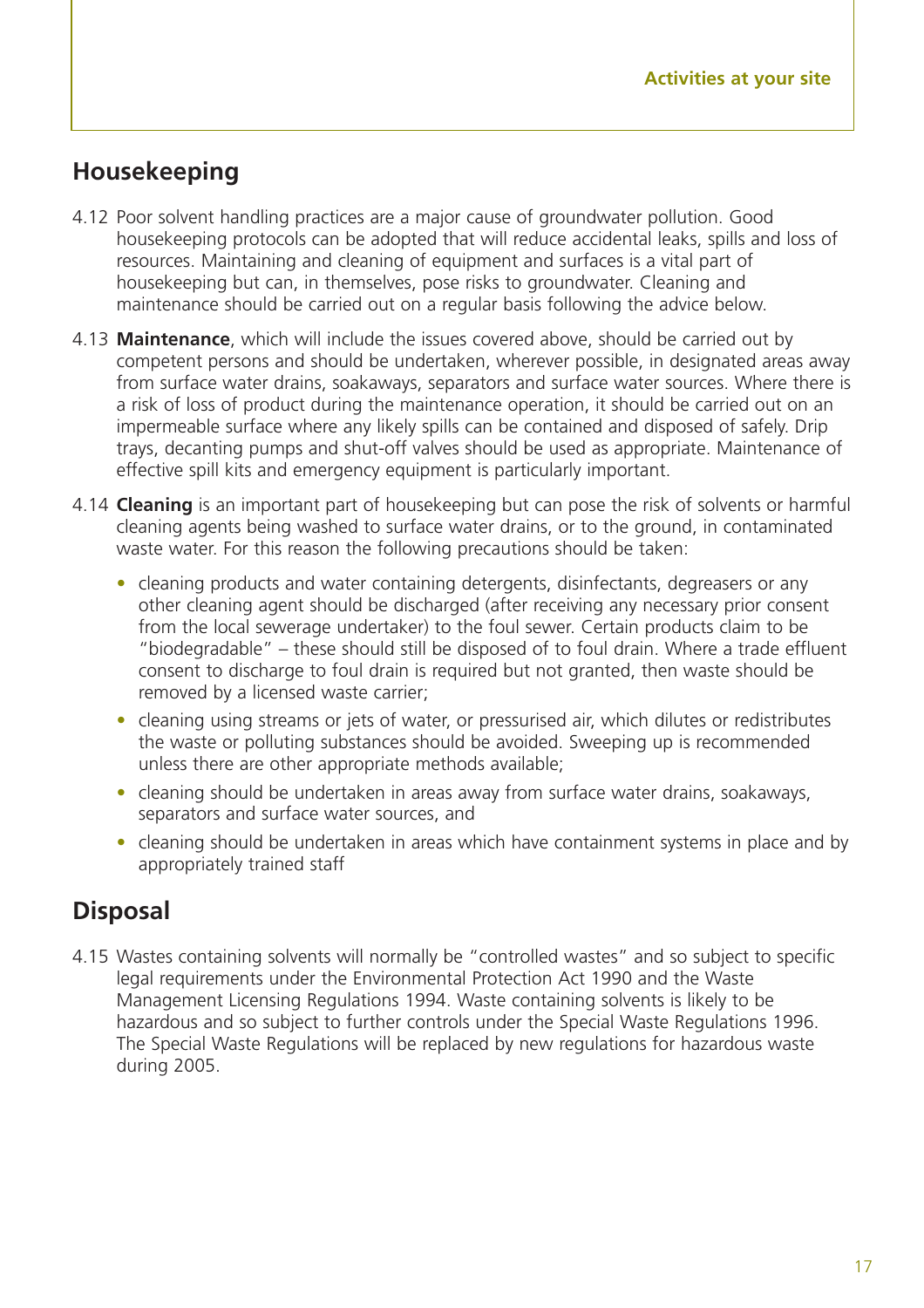## **Training**

- 4.16 Many incidents that result in spills and leakages can be attributed to human factors such as operator error. These are often the result of inadequate or inappropriate training.
- 4.17 Training strategies should take account of operational needs (e.g. use of equipment or manual handling) and the need for a proper understanding of relevant groundwater and environmental issues. The level of training should match the responsibility of staff at the facility.
- 4.18 There are general legal requirements to provide staff and visiting contractors with health and safety training. From a groundwater protection point of view the following aspects are important in any training plan:
	- supervision of deliveries
	- handling and transportation of solvents
	- understanding the importance of protecting groundwater, and the risks to groundwater at the site
	- completing waste transfer and consignment notes
	- dealing with incidents and emergencies, including reporting spillage/incidents and the use of spill kits and emergency equipment
	- undertaking and recording maintenance checks and repairs
	- good housekeeping
	- understanding legislative requirements relating to waste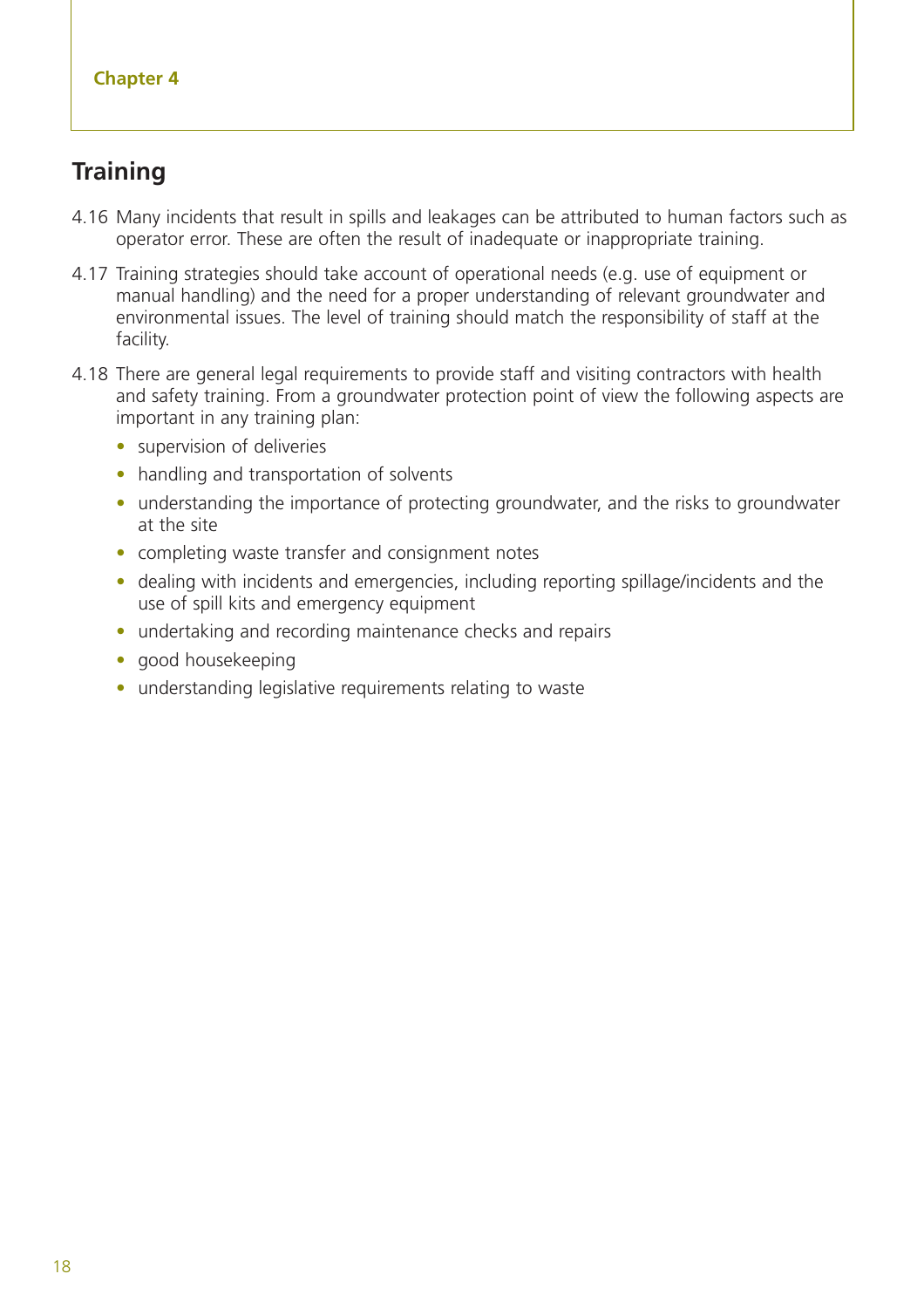## Emergencies

This chapter explains:

- pollution incident response plans
- key emergency contacts
- emergency procedure protocols

## **Pollution incident response plans**

- 5.1 The environmental impact of leaks and spills can be minimised if appropriate action is taken. An effective way of ensuring this is to draw up a Pollution Incident Response Plan (PIRP) for the facility which would normally address all environmental impacts, not only those relevant to groundwater. PIRPs can only be effective if staff and contractors are aware of the procedures in place. Regular procedural drills can be used to test their effectiveness and to familiarise staff.
- 5.2 As a guide, the following information should be incorporated in the PIRP. Every site is different, and other relevant information should be considered:
	- emergency contact details
	- product inventory, including SDS
	- site layout plan
	- site drainage plan
	- location of emergency response equipment
	- emergency procedure protocol
	- incident reporting procedure
- 5.3 Copies of the PIRP should be accessibly stored on site and copies kept off site for reference in the event of an incident. In some cases this may need to be discussed in advance with the emergency services.
- 5.4 For clarity, a summary sheet can be added to the PIRP, containing information such as the company name, address, main business activities, solvents and quantities on site and recipients of the PIRP.

**Emergency contact details** should include the following as appropriate:

- staff key-holders (site, home and mobile numbers)
- sources of specialist advice
- emergency services
- specialist clean-up contractors
- Health and Safety Executive
- local Environment Agency office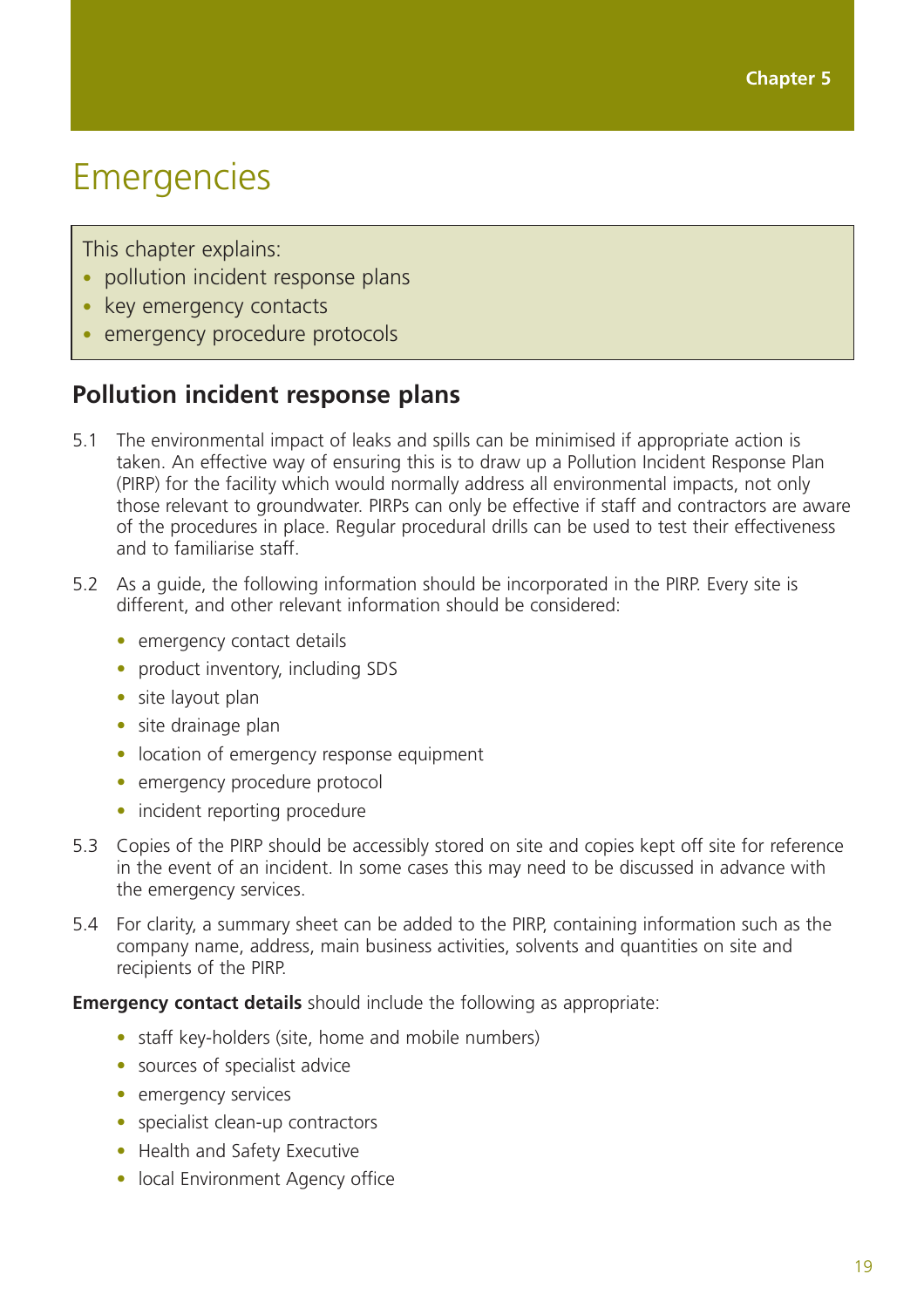- Environment Agency hotline number (0800 807060)
- local water supply company
- local sewerage undertaker
- Environmental Health
- local authorities

**Product inventories** will be appropriate for many sectors. These should give information on what products are used and stored on site, what quantities are likely to be present and where. It is also important to identify the environmental behaviour and mobility of the particular solvents on the site since they will have different properties and require various clean-up and emergency handling techniques. All the information should be kept up-to-date to provide a good indication of worst case scenarios and the necessary emergency and clean-up equipment needed. Key information, therefore, will be:

- an inventory of all solvents, chemicals and products on site
- the location of their storage areas
- their maximum quantity on site
- product SDSs

**Site layout plans** and **Site drainage plans** should be drawn up in accordance with the advice in Chapter 3 above.

**Emergency response equipment** should be appropriate to deal with the maximum spill that is likely to occur, be in good working order, and be easily found when needed (ie clearly identified in the PIRP). Staff should be appropriately trained to use it. Spill kits, including absorbent materials, shovels and drain bungs/covers should be readily available in positions where spills and leaks can occur including in areas for storage, deliveries and waste disposal. All emergency response equipment should be clearly marked and directions as to its use displayed. Its location should be shown on the site plan and inserted in the PIRP.

**Emergency procedure protocols** should be specific to the needs of the site and adequate for the worst case scenario. The level of response required under the protocol should be dependent upon the severity of the incident. Procedures which need to be considered for the protocol will be:

- notification of staff of an incident
- safe evacuation
- notification of emergency services, Environment Agency, Health and Safety Executive, local water supply and sewerage services and other emergency contacts as appropriate
- notification and evacuation of affected surrounding properties
- responsibilities of staff in emergency situations
- procedures for both large and small spills and assessment of priorities for actions
- safe handling and disposal of wastes arising from the incident
- cleaning and decontamination of personal protective equipment
- disposal of fire fighting waters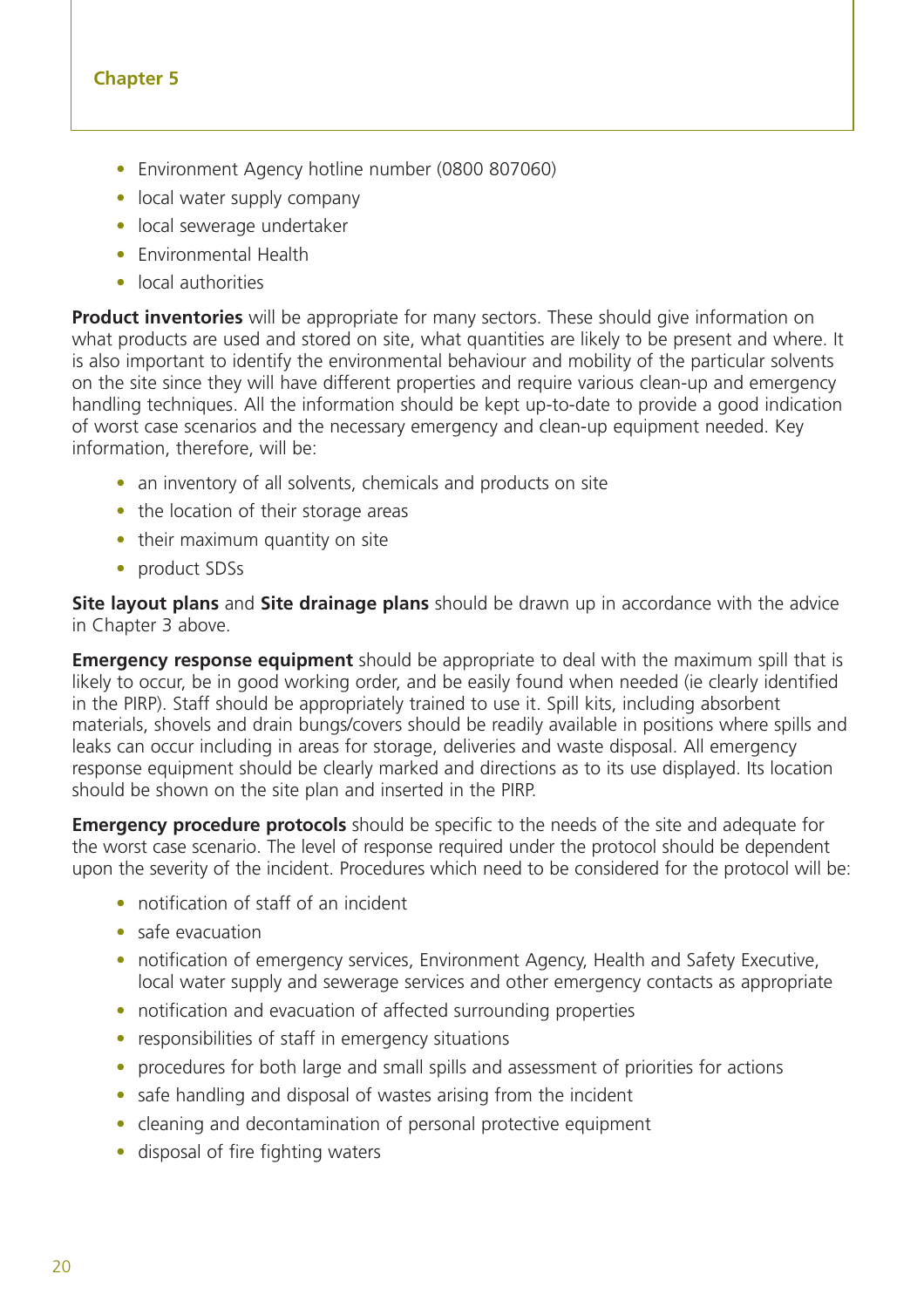## Sources of advice

This chapter explains:

- Environment Agency and Health and Safety Executive contact details
- key guidance and legislation

### **Environment Agency and Health and Safety Executive contacts**

6.1 Advice on general groundwater issues and on environmental issues relating to the use of solvents can be sought from the Environment Agency. For emergency information, the Environment Agency Hotline number should be used. Please note that these numbers are correct at the time of publication of this code but, where used for the purposes of a Pollution Incident Response Plan, should be checked.

| <b>ENVIRONMENT AGENCY</b>            | General Enquiry Line                       | Tel. 0845 9333111<br>Tel. 0800 807060  |
|--------------------------------------|--------------------------------------------|----------------------------------------|
|                                      | <b>Emergency Hotline</b>                   |                                        |
| <b>Head Office</b>                   | Rio House<br><b>Waterside Drive</b>        | www.environment-agency.gov.uk          |
|                                      | Aztec West                                 | Tel. 01454 624400                      |
|                                      | Almondsbury                                | Fax. 01454 624 409                     |
|                                      | Bristol, BS32 4UD                          |                                        |
| <b>Anglian Region</b>                | Kingfisher House<br>Goldhay Way            | Tel. 01733 371811<br>Fax. 01733 231840 |
|                                      | Orton Goldhay                              |                                        |
|                                      | Peterborough, PE2 5ZR                      |                                        |
| <b>Southern Region</b>               | Guildbourne House                          | Tel. 01903 832000                      |
|                                      | Chatsworth Road                            | Fax. 01903 821832                      |
|                                      | Worthing<br>West Sussex, BN11 1LD          |                                        |
| <b>Midlands Region</b>               | Sapphire East                              | Tel. 0121 7112324                      |
|                                      | 550 Streetsbrook Road                      | Fax. 0121 7115824                      |
|                                      | Solihull, B91 1QT                          |                                        |
| <b>South West Region</b>             | Manley House                               | Tel. 01392 444000                      |
|                                      | Kestrel Way                                | Fax. 01392 444238                      |
|                                      | Exeter, EX2 7LQ                            |                                        |
| <b>North East Region</b>             | Rivers House<br>21 Park Square South       | Tel. 0113 2440191<br>Fax. 0113 2461889 |
|                                      | Leeds, LS1 2QG                             |                                        |
| <b>Thames Region</b>                 | Kings Meadow House                         | Tel. 0118 953 5000                     |
|                                      | Kings Meadow Road                          | Fax. 0118 950 0388                     |
|                                      | Reading, RG1 8DQ                           |                                        |
| <b>North West Region</b>             | Richard Fairclough House<br>Knutsford Road | Tel. 01925 653999<br>Fax. 01925 415961 |
|                                      | Warrington, WA4 1HG                        |                                        |
| <b>Environment Agency, Wales</b>     | Cambria House                              | Tel. 01222 770088                      |
|                                      | 29 Newport Road                            | Fax. 01222 798555                      |
|                                      | Cardiff, CF24 OTP                          |                                        |
| <b>HEALTH &amp; SAFETY EXECUTIVE</b> | General enquiries & publications           | www.hse.gov.uk                         |
|                                      |                                            | Tel. 0845 3003142                      |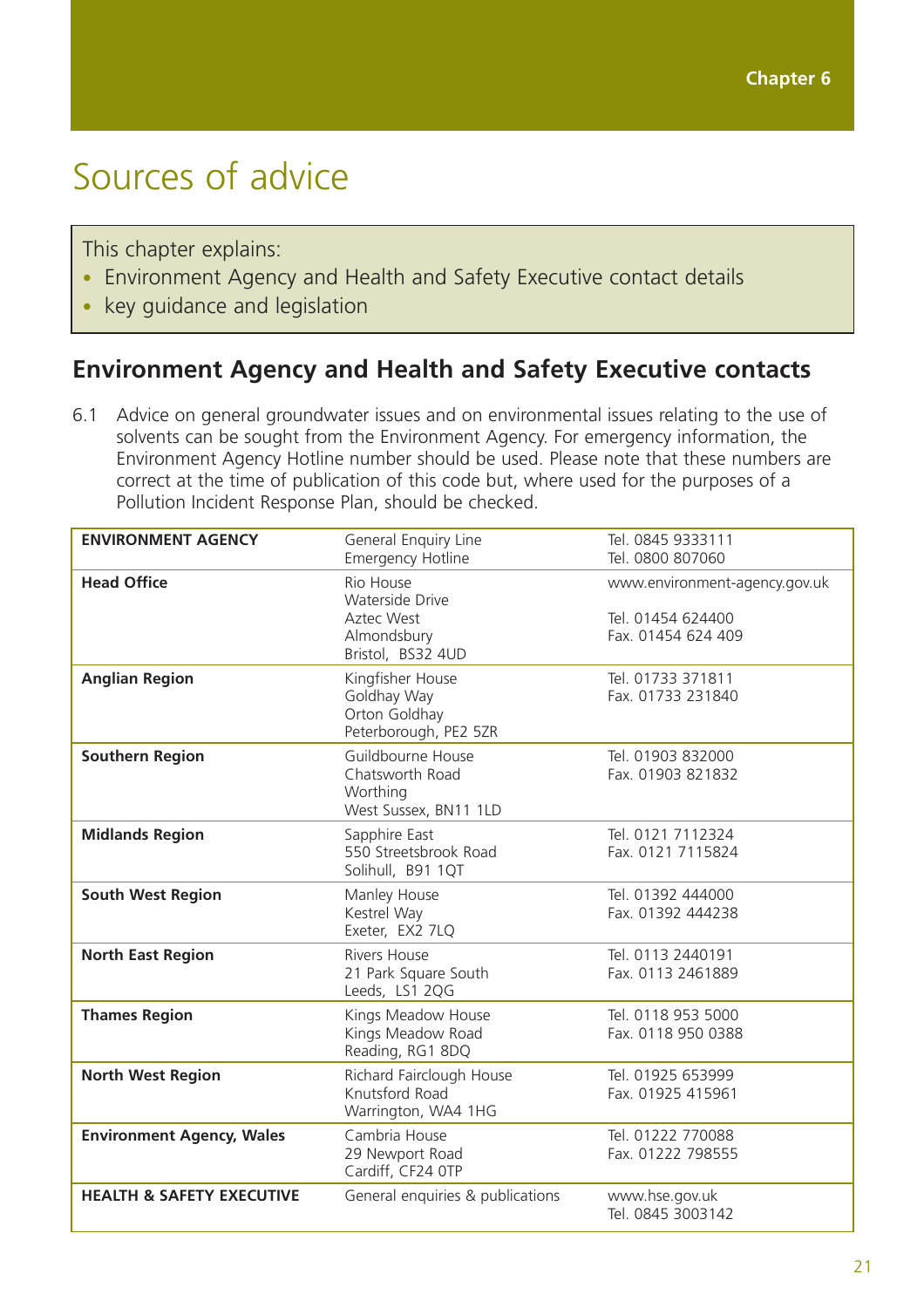### **Key guidance**

- 6.2 The following guidance is correct at time of publication of this code and should be updated by contacting the sources when reviewing your Pollution Incident Response Plan.
- 1. *Storage and handling of drums & intermediate bulk containers: Environment Agency, Pollution Prevention Guidelines, PPG 26*, available by telephoning 08457 337700 or by e-mail to environment-agency@DMSLTD.co.uk
- 2. *Health & Safety Executive (HSE), HS(G) 51, 1990. The storage of flammable liquids in containers*, available on www.hse.gov.uk
- 3. *Health & Safety Executive (HSE), HS(G) 140, 1996. Safe Use and Handling of Flammable Liquids*, available on www.hse.gov.uk
- 4. *Health & Safety Executive (HSE), HS(G) 176, 1998. Storage of flammable liquids in tanks*, available on www.hse.gov.uk
- 5. *Preventing pollution on industrial sites: Environment Agency, Pollution Prevention Guidelines, PPG 11*, for availability see 1 above.
- 6. *Use and design of oil separators in surface water drainage systems: Environment Agency, Pollution Prevention Guidelines, PPG 3*, for availability see 1 above.
- 7. *Disposal of sewage where no mains drainage: Environment Agency, Pollution Prevention Guidelines, PPG 4*, for availability see 1 above.
- 8. *General guide to the prevention of pollution: Environment Agency, Pollution Prevention Guidelines, PPG 1*, for availability see 1 above.
- 9. *Above ground oil storage tanks: Environment Agency, Pollution Prevention Guidelines, PPG 2*, for availability see 1 above.
- 10. *Maintenance of structures over water: Environment Agency, Pollution Prevention Guidelines, PPG 23*, for availability see 1 above.
- 11. *A guide to the Special Waste Regulations 1996 (as amended).* www.environment-agency.gov.uk/commondata/105385/specwaste.pdf
- 12. *Managing fire water and major spillages: Environment Agency, Pollution Prevention Guidelines, PPG 18*, for availability see 1 above.
- 13. *Working at construction and demolition sites: Environment Agency, Pollution Prevention Guidelines, PPG 6*, for availability see 1 above.
- 14. *Pollution incident response planning: Environment Agency, Pollution Prevention Guidelines, PPG 21*, for availability see 1 above.
- 15. *Environmental Technology Best Practice Programme, 1996. Good Housekeeping measures for solvents, GG28*, available by telephoning 0800 585794 or on www.envirowise.gov.uk
- 16. *Environmental Technology Best Practice Programme, 1996. Cost Effective Solvent Management, GG13*, available by telephoning 0800 585794 or on www.envirowise.gov.uk
- 17. *Dangerous Substance and Explosive Atmosphere Regulations 2002.* http://www.hse.gov.uk/spd/dsear.htm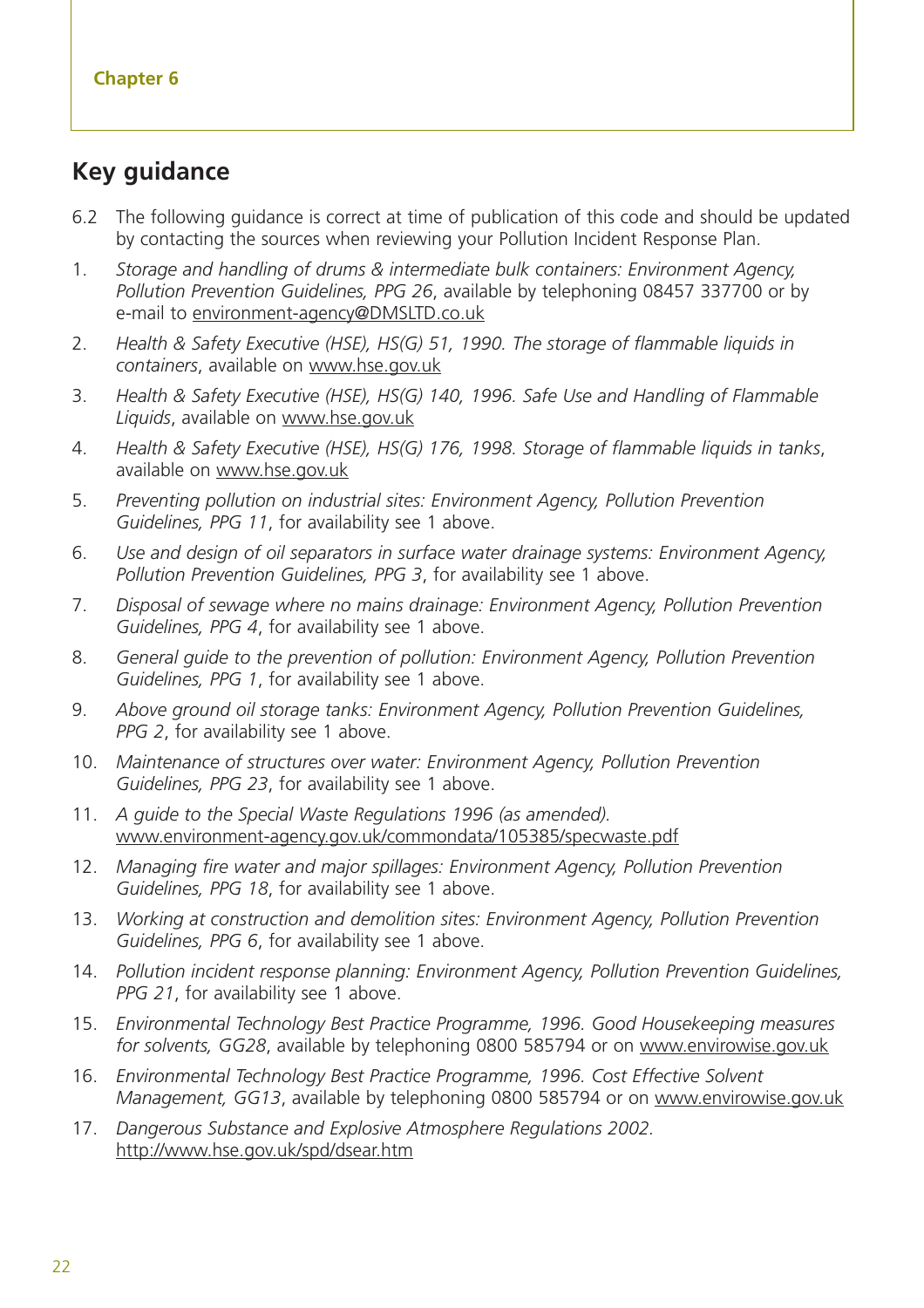## Solvent utilisation in industry

#### 1. Industries Using Solvents

| Adhesives                            | Electrical and Electronic equipment | Pharmaceutical        |  |
|--------------------------------------|-------------------------------------|-----------------------|--|
| Boat-building                        | Electroplaters & metal finishing    | Printing              |  |
| Bookbinding                          | Fine chemical                       | Research laboratories |  |
| Chemical industry                    | Furniture finishing                 | Textile manufacture   |  |
| Coatings (paints and inks)           | Healthcare                          | Timber treatment      |  |
| Construction                         | Mechanical Engineering              | Vehicle manufacture   |  |
| <b>Cosmetics and Beauty Products</b> | Ordnance manufacture                | (road, air, marine)   |  |

#### 2. Examples of Common Types of Solvents

| Acetone                         |
|---------------------------------|
| Aromatic hydrocarbons (various) |
| <b>Butanols</b>                 |
| Cyclohexane                     |
| Dichloromethane                 |
| Ethanol                         |

Ethyl Acetate Glycol Ethers Methyl Ethyl Ketone (MEK) Methanol Methyl Isobutyl Ketone (MIBK) Naphthenic Hydrocarbons (various)

Iso-Propanol Paraffins (various) Toluene Turpentine Substitute White Spirit Xylene

| 3. Examples of Common Uses of Solvents |                            |                                                    |  |
|----------------------------------------|----------------------------|----------------------------------------------------|--|
|                                        |                            |                                                    |  |
| Catalysts                              | General cleaning products  | Reactant carrier in chemical<br>manufacture        |  |
| Coatings                               | Inks                       |                                                    |  |
| Contact adhesives                      | Paint solvents             | Research and teaching                              |  |
| Re-crystallisation                     | Pharmaceutical manufacture | Solvents for Pigments and Dyes<br>Surface cleaning |  |
| Degreasing                             | Purification               |                                                    |  |
| Dry cleaning                           | Resin/Polymer carriers     |                                                    |  |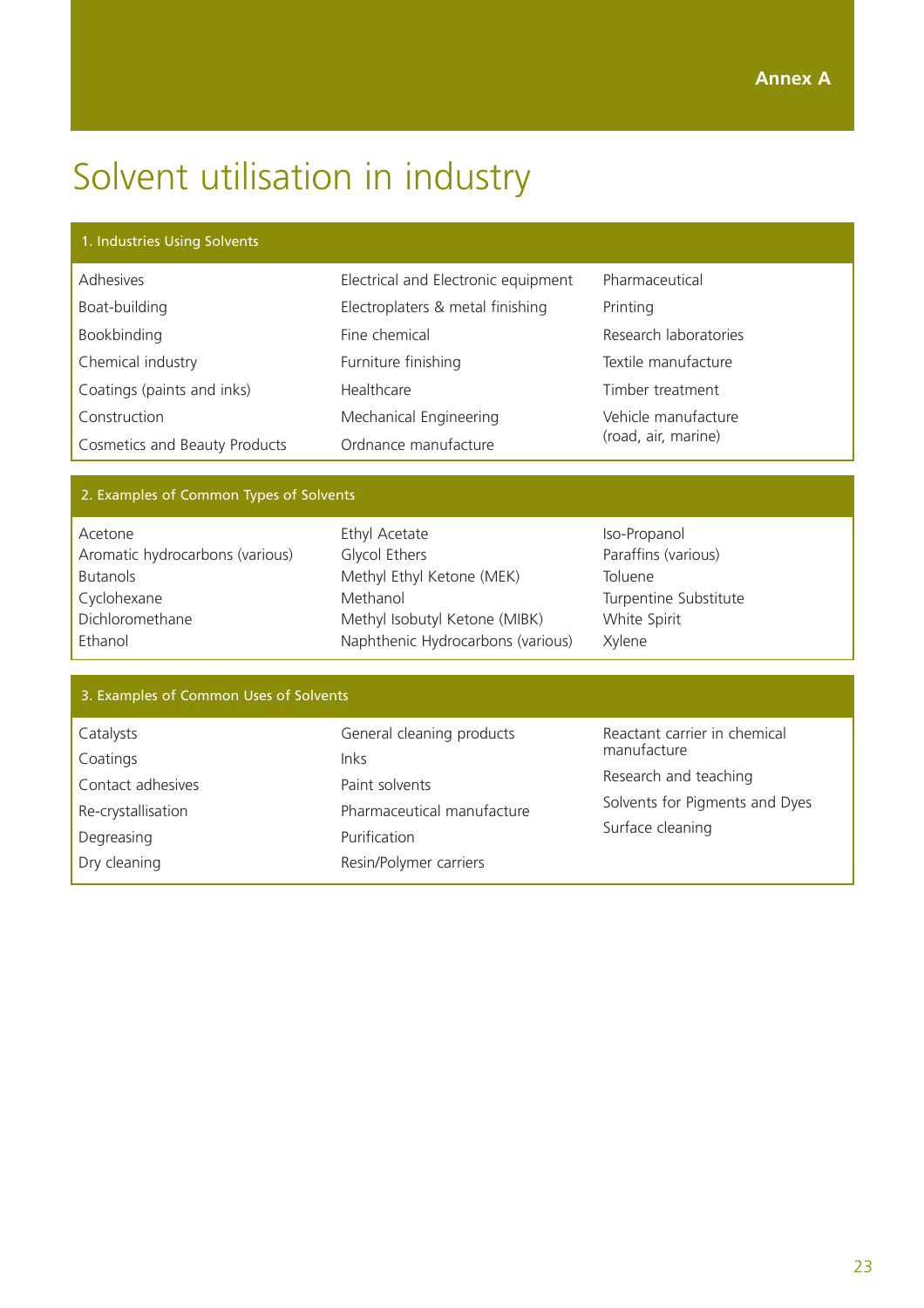## Regulatory Framework / Legislation and Policy

#### **The Groundwater Regulations 1998**

The Groundwater Regulations 1998 came fully into force on 1 April 1999 and completed the transposition of the EC Groundwater Directive into United Kingdom law. The Regulations supplement the provisions of the Water Resources Act 1991 (WRA). Guidance on the implementation of the Regulations has been issued by Defra (available on http://defraweb/environment/water/ground/guidance.htm).

The purpose of the Regulations is to protect groundwater from pollution by certain listed substances or groups of substances. These substances are defined in Lists I and II of the Directive and the Groundwater Regulations 1998. For List I substances, which include many commonly used solvents, measures should be taken to prevent their introduction to groundwater. For List II substances measures should be taken to restrict their introduction into groundwater, so as not to cause any groundwater pollution.

In the UK it is an offence to allow a direct discharge of a List I substance to enter groundwater. Moreover, the Environment Agency may not authorise activities which might lead to an indirect discharge of a List I substance except in very rare and specific circumstances. It is also an offence to allow List II substances to enter groundwater without prior investigation and authorisation (containing any necessary pollution prevention conditions) by the Agency. Any disposals, or tipping for the purpose of disposal, to land of listed substances similarly require prior investigation and authorisation by the Agency.

A variety of activities utilise List I and II substances, but do not make deliberate discharges to the environment. Such activities do not normally require an authorisation under the Groundwater Regulations. Nevertheless, these activities could result in a non-deliberate or accidental discharge. Regulation 19 provides the Environment Agency with powers to serve notices ('Groundwater Notices') to control any activity which might lead to an indirect discharge of any substance in List I or the pollution of groundwater as a result of an indirect discharge of any substance in List II. These notices can either prohibit the activity or impose conditions under which the activity can be carried out. Failure to comply with such a notice is an offence under Section 85 of the WRA.

The storage, use and movement of solvents are activities which might lead to an indirect discharge of a listed substance into groundwater. Therefore, they are subject to control under Regulation 19 of the Groundwater Regulations.

Regulation 21 of the Groundwater Regulations allows ministers to approve codes of practice giving practical guidance to persons engaged in any activity, which could lead to indirect discharge of certain polluting substances into groundwater.

In considering whether to issue a notice, the Agency would take account of this code of practice, having regard to individual site circumstances, and whether or not the code is being or likely to be, complied with. On this basis, therefore, compliance with the code should normally be of assistance in ensuring that the Agency does not need to issue a prohibition notice. However, the fact that the code is being followed does not mean that a notice cannot be served, and would not be a defence in respect of the provisions in the Regulations derived from Section 85 of the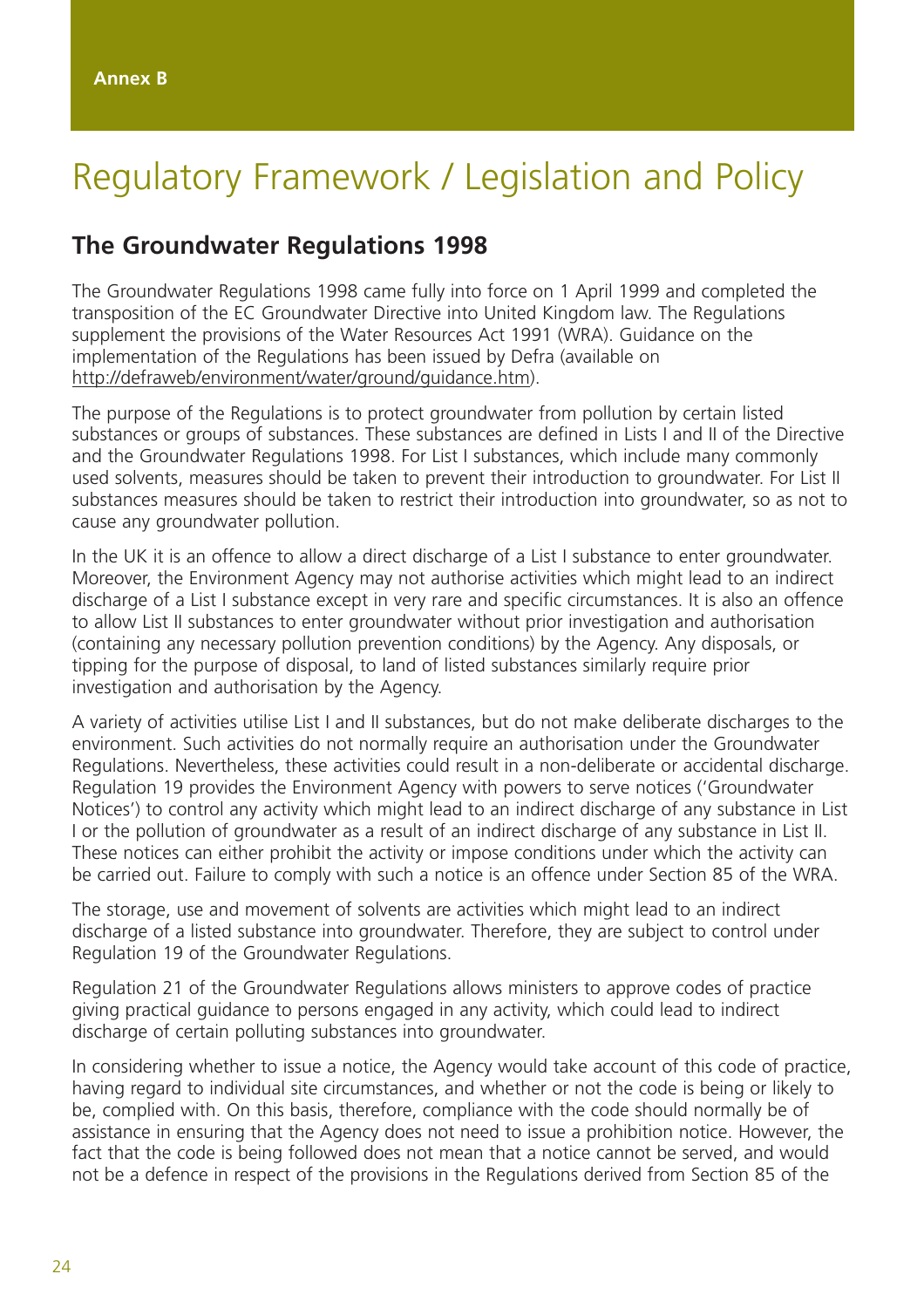WRA. For example, a notice with conditions might be required where an activity involving listed substances is in a sensitive location, or where inherent risks need to be managed through conditions designed to prevent groundwater pollution.

The Environment Agency, as regulator under the Groundwater Regulations, has published a "Policy and Practice for the Protection of Groundwater 1998". This document presents a basis for making a risk-based decision for the protection of both the quality and quantity of groundwater resources. The Policy and annexes are supported by groundwater vulnerability maps which are available from the Stationery Office, and source protection zones (SPZs) which are available on www.environment-agency.gov.uk

Additionally, Section 161A of the WRA confers powers to serve "works notices" where it considers water pollution to be likely to occur or to have occurred. The contents of these notices are prescribed in the Anti-Pollution (Works) Regulations 1999. The person on whom the notice is served might be required to carry out specific preventative or remedial works.

### **Other Environmental Legislation**

In addition to general health and safety, and environment protection legislation, more specific legislation which could be applicable to solvents includes, at the time of issue of this code:

#### Water Resources Act 1991 (1991 c. 57)

The Environment Agency has a duty under this Act to protect the quality of controlled waters, which include groundwater, and conserve their use for water resources. It is an offence to cause or knowingly permit any poisonous, noxious or polluting matter to enter controlled waters (including both groundwater and surface water). A consent to discharge is required if discharges to controlled waters are required. Any breach of the Groundwater Regulations 1998 (see above) is an offence under this Act.

#### Anti-Pollution (Works) Regulations 1999 (1999/1006)

These Regulations determine the content and procedure for works notices served by the Environment Agency on a person causing or knowingly permitting pollution of controlled waters requiring them to remediate the problem, or to take action to prevent likely future pollution. Alternatively, the Environment Agency may, under the Water Resources Act 1991, carry out such works itself and recover the costs from the liable party.

#### The Water Industry Act 1991 (1991 c. 56)

This Act relates to the supply of water and the provision of sewerage services, including the consenting of trade effluent and special category effluent.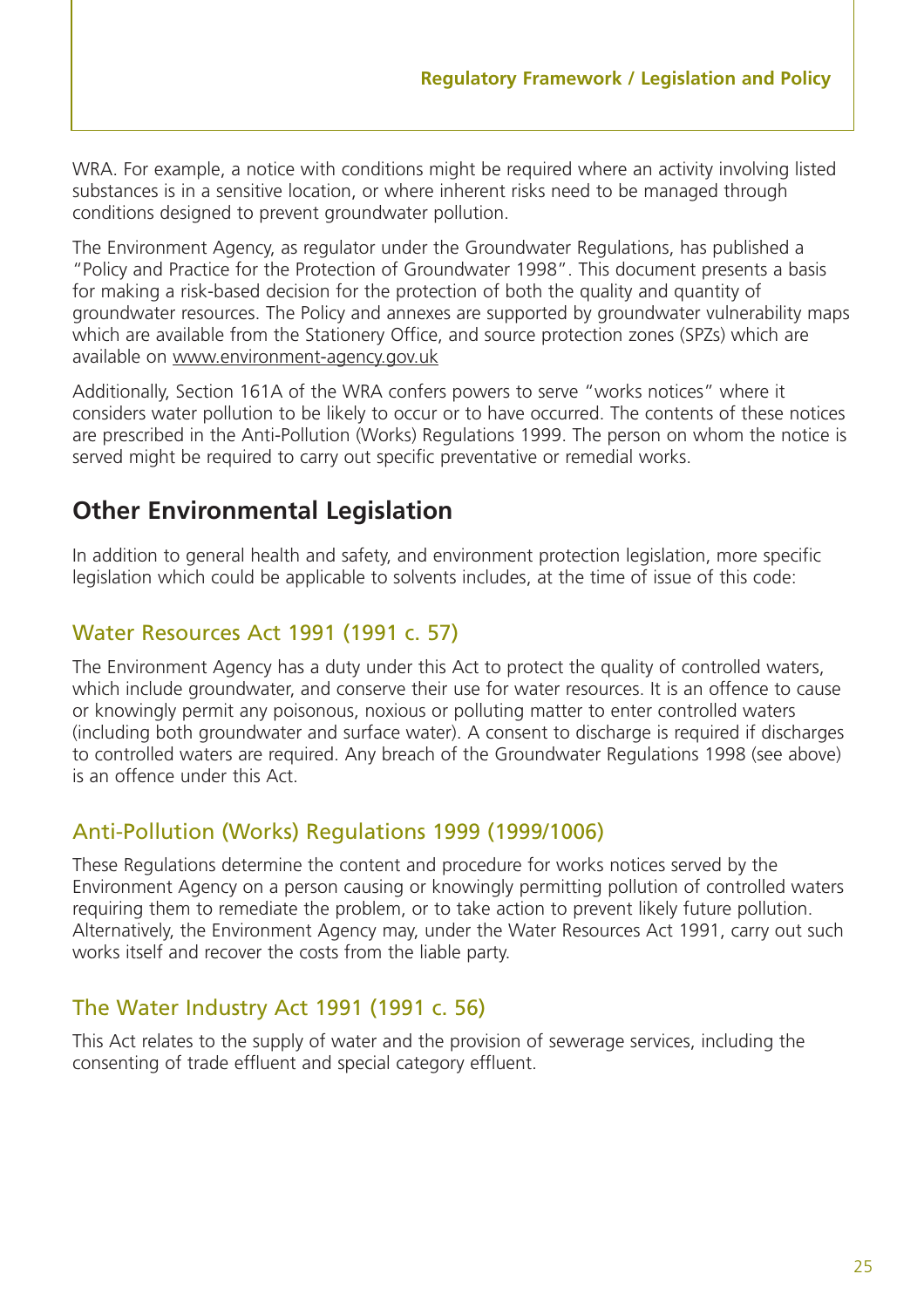#### Environmental Protection Act 1990 (1990 c. 43)

Part II. Provides a framework for waste management in the UK and applies to 'controlled wastes', which include household, industrial and commercial wastes. It also covers 'special waste'. This part of the Environmental Protection Act also brings in the Duty of Care for producers and handlers of waste.

Part IIA. Requires remediation of land which is identified as Contaminated Land on the basis of substances in or under the land causing water pollution or significant harm to the health of humans and other living organisms, or to ecosystems or property. The provisions typically apply to land which has been contaminated by substances (including solvents) and is not suitable for its current use by virtue of these substances.

#### Pollution Prevention and Control Act 1991 (1991 c. 24)

*Environmental Protection (Prescribed Processes and Substances) Regulations 1991 (1991/472) and the Pollution Prevention and Control (England and Wales) Regulations 2000 (2000/1973)*

Industrial pollution has been controlled through the Environmental Protection Regulations established by the Environmental Protection Act 1990, and referred to as Integrated Pollution Control ('IPC'). IPC is being superseded by the Pollution Prevention and Control ('PPC') Regulations on a sector-by-sector basis, concluding in 2007. The PPC Regulations transpose the Integrated Pollution Prevention and Control Directive (EC/96/61) and also include industrial activities that were covered by IPC but not the Directive. PPC aims to control pollution through a system of permitting and the concept of Best Available Techniques. Conditions are set in authorisations/permits by the regulator to protect the environment as a whole. PPC builds upon the experiences of IPC, extending to a wider range of environmental considerations.

#### Waste Management Licensing Regulation 1994 (1994/1056)

If there is a Waste Management Licence in force, Regulation 15 of the Waste Management Licensing Regulations 1994 apply instead of the Groundwater Regulations.

#### Environmental Protection (Duty of Care) Regulations 1991 (1991/2839)

The Environmental Protection Act 1990 (see above) places responsibility on any person who handles controlled waste to exercise a duty of care. The 1991 Regulations provide that when the waste is transferred off-site, signed transfer notes are completed and retained.

#### Special Waste Regulations 1996 (1996/972)

Defines wastes which are hazardous (termed 'special' in the UK) and outlines requirements for their disposal. Only sites licensed to accept special wastes must be used and the Environment Agency must be notified of any transfer of special waste. Special waste must be accompanied by completed special waste transfer documentation (Consignment Notes).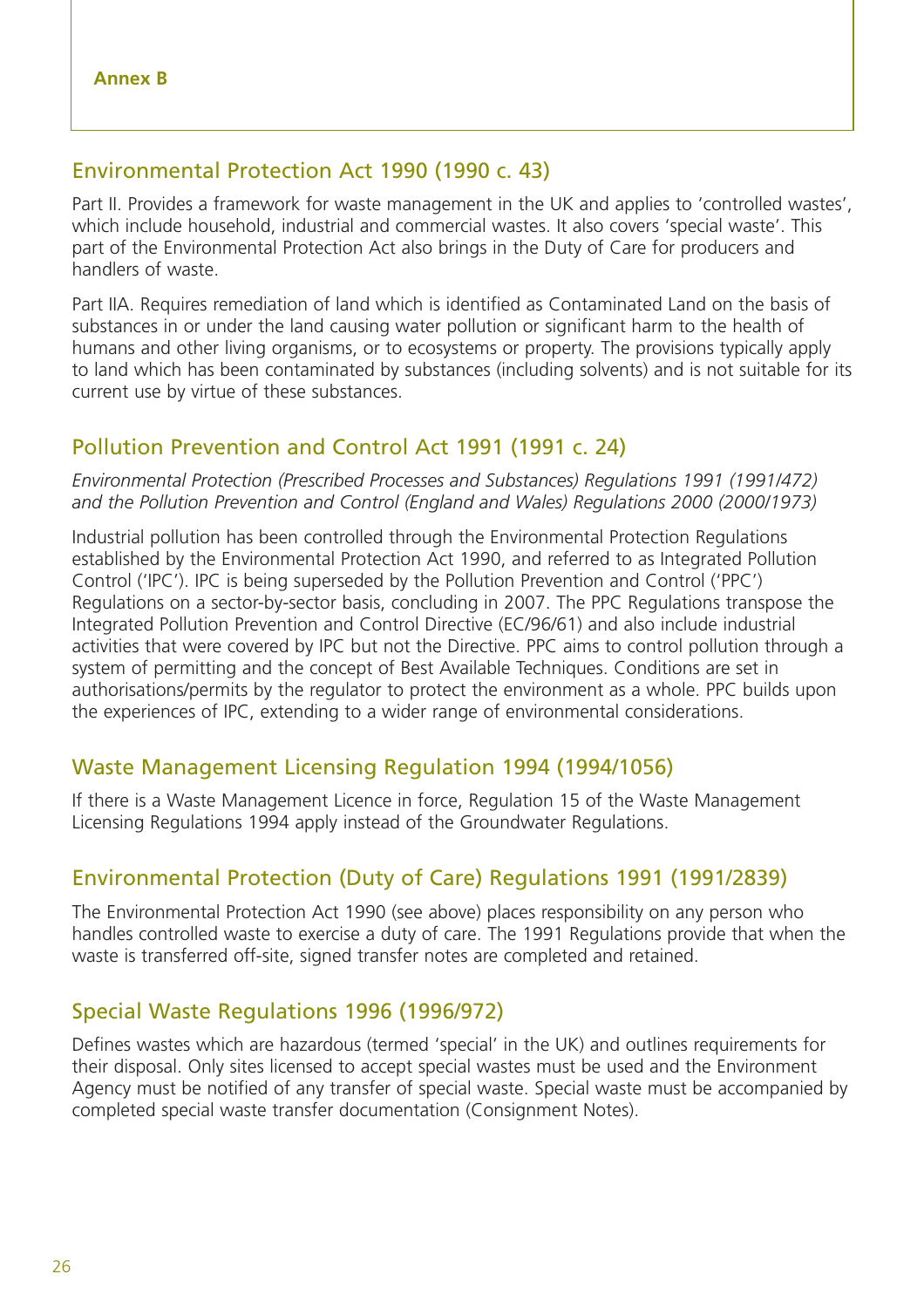#### The Waste Incineration (England and Wales) Regulations 2002 (2002/2980)

The Waste Incineration Regulations came into force on 28 December 2002 and implement the Waste Incineration Directive (2000/76/EC) through the Integrated Pollution Prevention and Control regime. The effect of the Directive is to rationalise existing legislation relating to waste incineration.

#### Control of Major Accident Hazard Regulations 1999 (1999/743)

These Regulations apply to sites that have the potential to cause major accidents as they use or store significant quantities of dangerous substances (oils, gas, chemicals or explosives). The Regulations require that the operator shall take all measures necessary to prevent major accidents and limit the consequences to persons and the environment.

#### The Public Health Act 1961

*The Notification of Installations Handling Hazardous Substances Regulations 1982 (1982/1357)*

#### The Carriage of Dangerous Goods by Road Regulations 1996 (1996/2095)

These regulations impose prohibitions on and requirements for the carriage of dangerous goods by road in a container or vehicle in bulk, or in a tank and impose duties in the event of accidents and emergencies.

#### The EC Solvents Emissions Directive (99/13/EC) (SED)

The purpose of the SED is to prevent or reduce the direct and indirect effects of emissions of volatile organic compounds (VOCs) into the environment, mainly into air, and the potential risks to human health. It aims to achieve this by providing measures and procedures for certain activities operating above defined solvent consumption thresholds. The Directive was initially largely implemented by two Solvent Emissions Directions issued to regulators in 2002 requiring them to include conditions in EPA or PPC permits to meet the Directive's requirements, and by the Carriage of Dangerous Goods by Road Regulations 1996. The main implementing legislation for industrial activities is now the Solvent Emissions (England and Wales) Regulations 2004 (2004/107) which have superseded one of the directions and will supersede the other in October 2007. Guidance can be found at http://defra.gov.uk/environment/airquality/lapc/pdf/sed-intro.pdf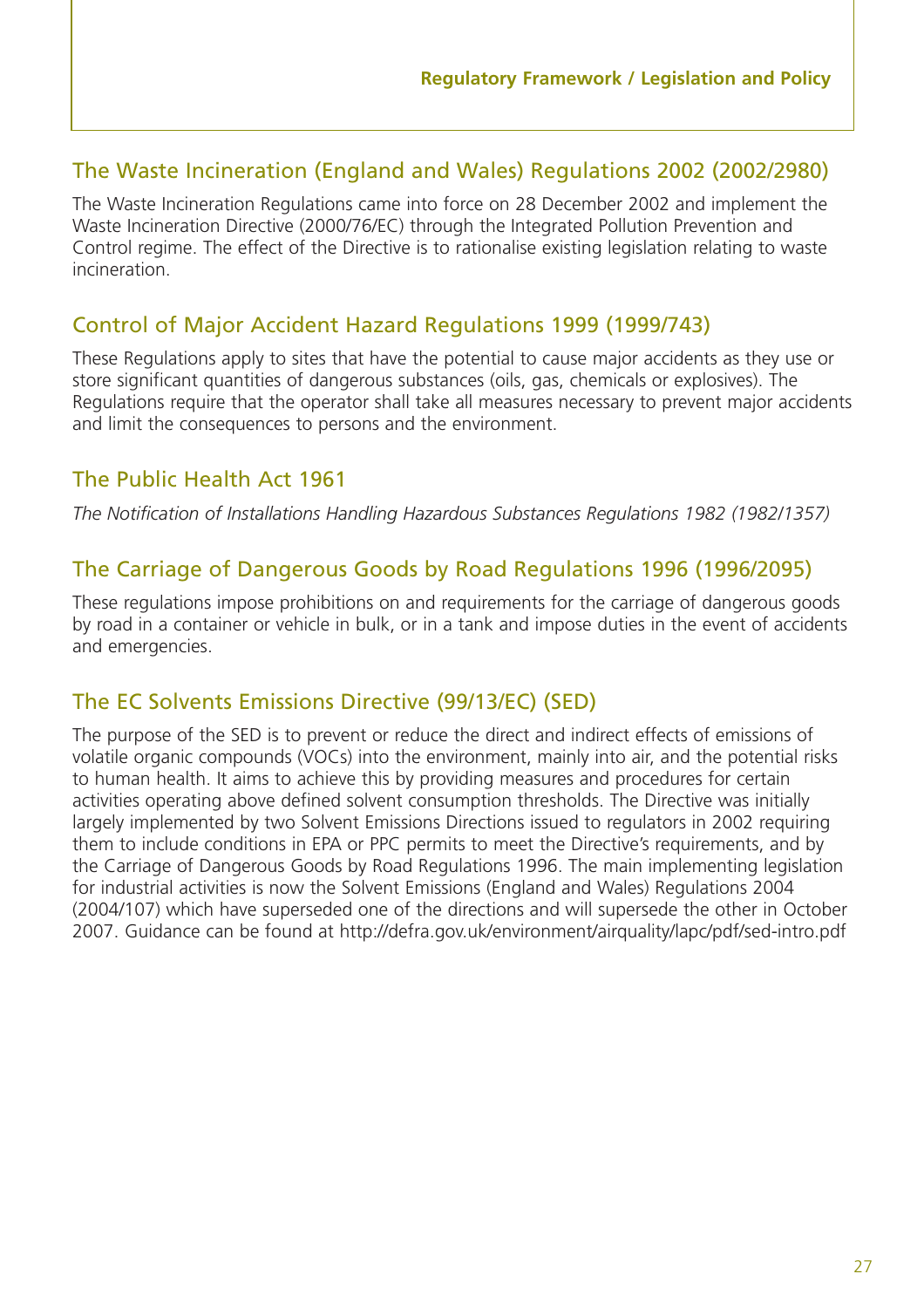# Glossary

| <b>Bund</b>                                      | A form of engineered secondary containment system with walls and<br>floors impermeable to the material stored                                                                                                                                                                   |
|--------------------------------------------------|---------------------------------------------------------------------------------------------------------------------------------------------------------------------------------------------------------------------------------------------------------------------------------|
| <b>Containment</b>                               | Limiting the extent a leak or spill or other loss of a substance<br>can travel                                                                                                                                                                                                  |
| <b>Environmental Management</b><br><b>System</b> | Such a system includes: establishing and implementing an<br>environmental policy; routinely checking operations, training and<br>emergency procedures to ensure implementation of the policy; taking<br>any necessary corrective action; ensuring periodic review of the policy |
| <b>Foul water drain</b>                          | A drain carrying contaminated water to a designated and consented<br>sewage treatment system                                                                                                                                                                                    |
| Groundwater                                      | All water below the subsurface of the ground in the saturation zone<br>and in direct contact with ground or subsoil. This is the definition<br>used in the Groundwater Directive and Groundwater Regulations.                                                                   |
| <b>IBC</b>                                       | Intermediate bulk containers                                                                                                                                                                                                                                                    |
| Impermeable                                      | Not permitting fluids to pass through. In the context of this code,<br>it is implicit that the relevant surface should be impermeable to the<br>substance(s) stored                                                                                                             |
| <b>Separator</b>                                 | A device for separating out lighter than water fractions<br>(e.g. oils) from waste waters. This term is now used in preference to<br>the term "interceptor"                                                                                                                     |
| <b>List I substances</b>                         | The most harmful and polluting substances selected on the basis of<br>their toxicity, persistence and bioaccumulation (List I is defined in the<br>Schedule to the Groundwater Regulations 1998).                                                                               |
| <b>List II substances</b>                        | Substances which are less harmful (than those on List I) but are still<br>harmful and polluting (List II is defined in the Schedule to the<br>Groundwater Regulations 1998).                                                                                                    |
| <b>PIRP</b>                                      | Pollution Incident Response Plan                                                                                                                                                                                                                                                |
| <b>SDS</b>                                       | A safety data sheet which should be provided by solvent product<br>suppliers                                                                                                                                                                                                    |
| <b>Secondary Containment</b>                     | A system to contain leaks from a container or containers                                                                                                                                                                                                                        |
| Soakaway                                         | A permeable area of ground, or a buried structure designed to speed<br>the drainage of water into the ground.                                                                                                                                                                   |
| <b>Solvent</b>                                   | A substance designed to act upon other substances as a dissolver,<br>disperser, degreaser, viscosity adjuster, surface tension adjuster,<br>preserver or plasticiser.                                                                                                           |
| <b>SUDS</b>                                      | Sustainable drainage system                                                                                                                                                                                                                                                     |
| <b>Sump</b>                                      | A sealed hole or low area into which liquid drains but that it cannot<br>escape from.                                                                                                                                                                                           |
| Surface water drain                              | A drain which discharges into local rivers, streams or soakaways,<br>usually with no treatment.                                                                                                                                                                                 |